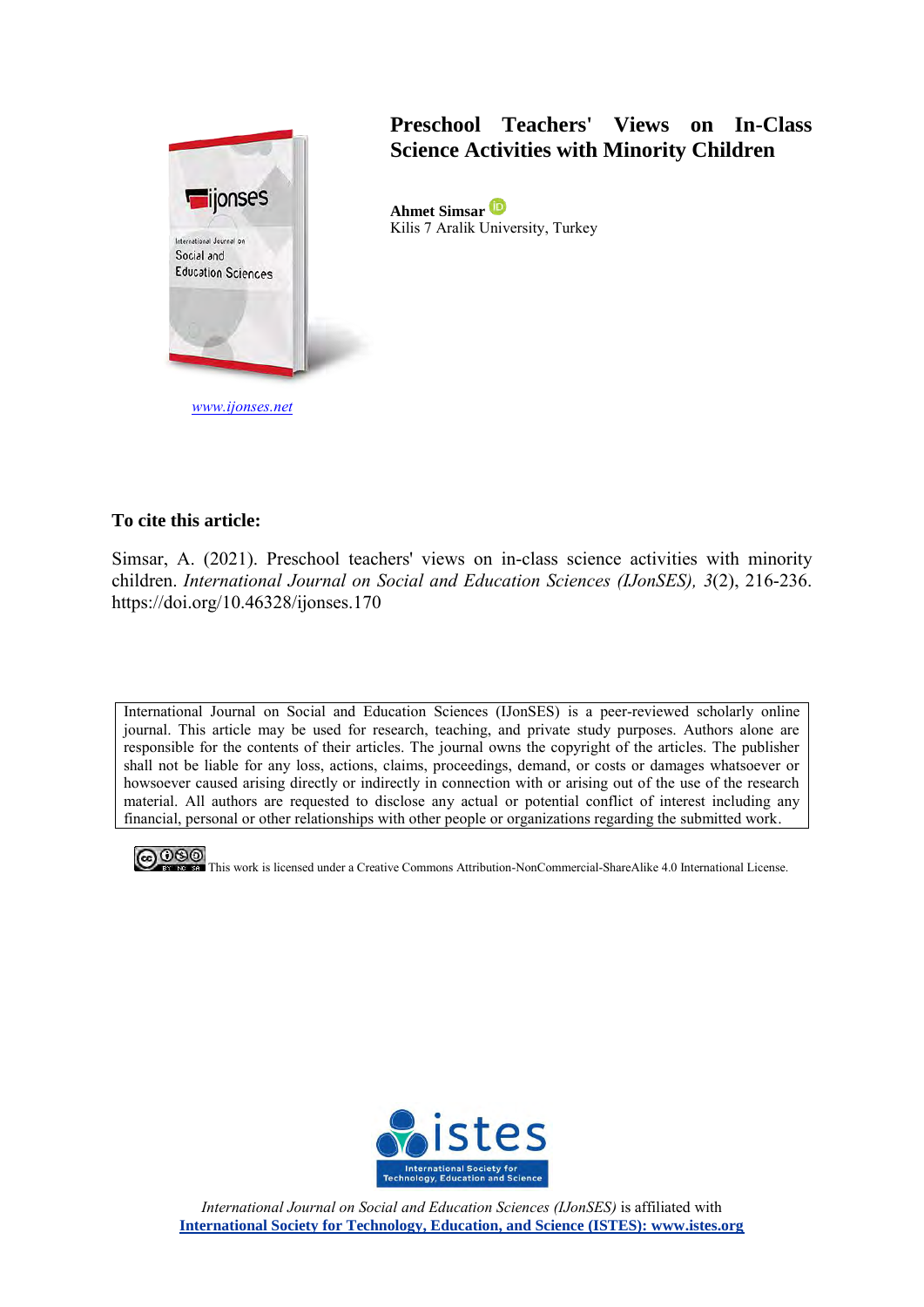

https://doi.org/10.46328/ijonses.170

# **Preschool Teachers' Views on In-Class Science Activities with Minority Children**

## **Ahmet Simsar**

| <b>Article Info</b>                                                 | <b>Abstract</b>                                                                    |  |  |
|---------------------------------------------------------------------|------------------------------------------------------------------------------------|--|--|
| <b>Article History</b>                                              | This article focuses on preschool teachers' views on in-class science activities   |  |  |
| Received:                                                           | with Syrian refugee children. Studies concerning science teaching with bilingual   |  |  |
| 03 September 2020                                                   | children have issues about language and communication. In this study, data were    |  |  |
| Accepted:<br>29 March 2021                                          | collected by using 9 semi-structured open-ended questions. The case study          |  |  |
|                                                                     | method was used as research design, and the preschool teachers $(N=58)$ working    |  |  |
|                                                                     | in Kilis, which is one of the effected cities by Syrian immigration were selected  |  |  |
|                                                                     | for data collection. Content analysis was used for the data analysis process. The  |  |  |
| <b>Keywords</b>                                                     | results showed that language and communication is one of the significant issues    |  |  |
| Early childhood education<br>Preschool teachers<br>Science teaching | in class. However, results also showed that Syrian children are more interested in |  |  |
|                                                                     | animals and plants and have good observation skills. The teachers stated that      |  |  |
| Syrian children                                                     | they mostly used experimenting in class due to the children's scientific language  |  |  |
|                                                                     | skills. The study highlighted in-class presentations and discussions while         |  |  |
|                                                                     | teaching science with Syrian refugee children.                                     |  |  |

## **Introduction**

"As I see that they do not understand me, I usually do...". Many brave teachers who have bilingual students in their classroom are only able to finish the teaching session with the activities they invent or come up with while teaching in class. Sometimes they cannot even finish their sentences due to their lack of knowledge about how they can teach in a multilingual classroom in Turkey. After the Syrian civil war, many children and families moved to Turkey, and several companies and public departments were concerned about these children's education and families' integration into host countries. According to the UNICEF (January-June, 2019) report, "nearly 11,500 Turkish and Syrian children benefited from the home-based Early Childhood Education (ECE) programs, while more than 2800 children across the southeast enrolled in ECE summer school classes in June 2019" (p.5). In this context, a 10-week summer school program was held to improve Syrian children's Turkish and support them to have access into Turkish schools. Even if the Syrian children got ready to early childhood education in Turkish schools, in-service teachers did not get enough help about how they could give education to Syrian children without knowing their language. Surprisingly, in addition to the fact that most Turkish teachers do not feel qualified to teach science in early childhood level, teaching science to Syrian children have brought new challenges for preschool teachers. This situation is the "fate of Syrian children and their early childhood teachers", said one of the principals who directed a pre-k school in a shelter area in Kilis, Turkey. The principal also concluded that "Our young teachers of early childhood feel that they cannot handle these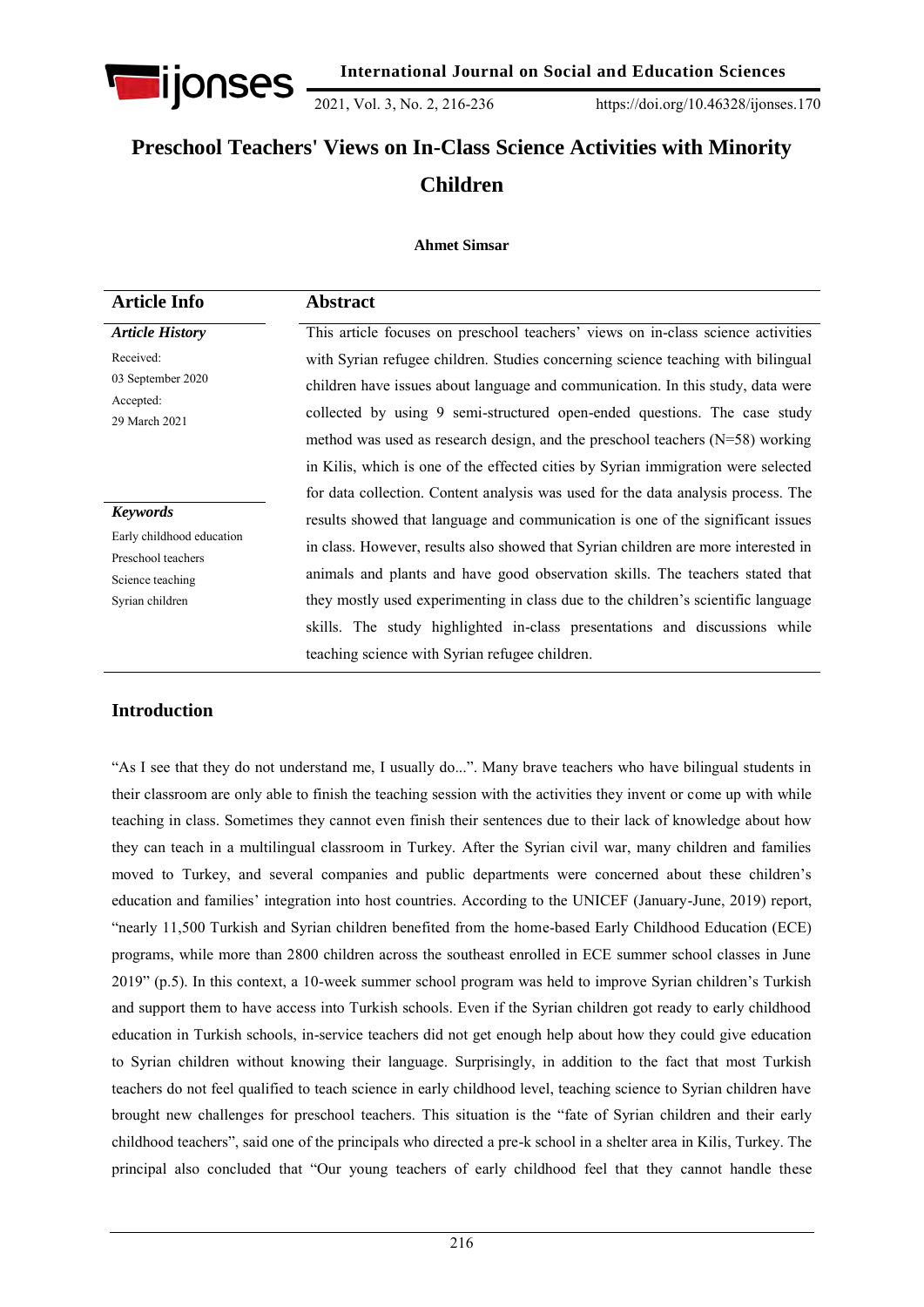conditions and some of them are planning to quit work. This is because our school has only Syrian children, who saw and lived through the Syrian war". She also stated that teachers were tired of seeing the traces of war in children's paintings. In the current study, these drawbacks were explored by the keystones of early childhood education, "teachers".

## **Syrian Refugees in Turkey**

The Ministry of Interior, Directorate General of Migration Management [DGMM], (2019) shared the data about the number of Syrian immigrants heading to Turkey by years. Nowadays, the latest report showed that there are 3,695,964 Syrian refugees in Turkey (DGMM, 2019) (see Figure 1).



Figure 1. Number of Syrians in Turkey (DGMM, 2019)

In addition, given data (DGMM, 2019) show that most of the Syrian refugees are children. According to the UNICEF Turkey Humanitarian Situation Report, there are 559,839 Syrian children who are under five years of age (January-June, 2019) (see Table 1).

| Tuble 1. OTTOLI TURKY Humanitanan bituation Report (January June, 2017) |                |                           |                                   |         |           |  |
|-------------------------------------------------------------------------|----------------|---------------------------|-----------------------------------|---------|-----------|--|
|                                                                         |                | <b>Registered Syrians</b> | Registered non-<br><b>Syrians</b> | Total   |           |  |
|                                                                         | Male<br>Female |                           | Male                              | Female  |           |  |
| <b>Total Affected Population</b>                                        | 1.963.465      | 1.663.355                 | 231.569                           | 136.660 | 3.995.049 |  |
| Children Affected (Under 18)                                            | 828.550        | 763.326                   | 63.771                            | 55.895  | 1.711.542 |  |
| Children Under Five                                                     | 273.647        | 255.571                   | 15.718                            | 14.903  | 559.839   |  |
| Children Enrolled in Formal Education                                   | 586.867        |                           | 56.191                            |         | 643.058   |  |
| Children Out-of-School (est.)                                           | N/A            |                           | N/A                               |         | 400.000   |  |

Table 1. UNICEF Turkey Humanitarian Situation Report (January-June, 2019)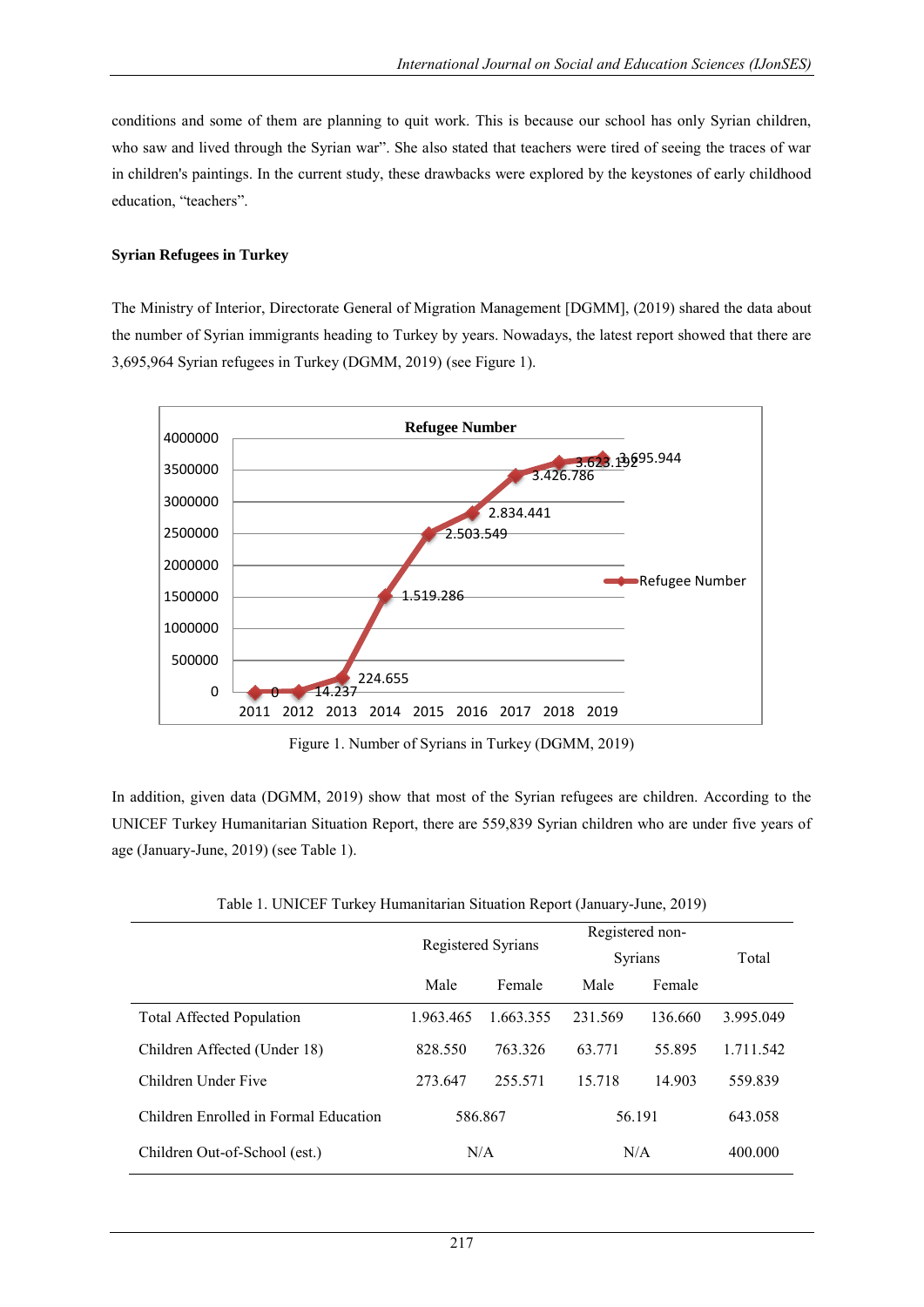According to the UNICEF report, there are 643,058 children who enrolled in formal education. These are really important data and according to the PT11: "Nowadays, the number of Syrian children in a class is more than Turkish children in most of the preschools in Kilis, Turkey. We do not know which language we should use in classroom, Arabic, which I do not know or Turkish, which is my mother language!". This unexpected situation happened in preschool classrooms in Kilis, which has a border gate with Syria. Crépeau (2013) stated that children need more attention and support when they move to other countries. Similarly, other scholars also stated that one of the biggest challenges that families face when they migrate is surviving and educating children in other countries (Boyden, Berry, Feeny, & Hart, 2002). Rossi (2008) highlighted that children have trouble in the education system of a host country due to reasons of poverty, health conditions, and language. In addition, there is not any preparation in teacher education programs about these conditions in universities' education departments. UNICEF's office of research (2019) showed that these conditions also affect the Turkish children who are enrolled in the same classroom with their Syrian peers. Migrant children, therefore, have trouble in getting integrated into the education system in the host countries and teachers need to be qualified to teach in a bilingual classroom, especially in early childhood level.

#### **Early Childhood Education**

Early childhood education is an important period for children to improve their cognitive, social, language, and physical development (Özel, 2017; Yılmaz, 2003). The Turkish Ministry of National Education (MoNE) (2013) reported the fact that children who have had negative experiences in preschool period have low self-esteem and have low success in school. Therefore, the MoNE (2013) stated the aim of Turkish early childhood education as; "I) to ensure that children develop body, mind, and emotions, and gain good habits, II) to create a common upbringing environment for children who come from disadvantaged environments and family background, III) to ensure that children speak Turkish correctly and fluently, and IV) to prepare children to elementary education" (p.10). In line with these aims, all children (Turkish, Syrian, and other minority groups) are taught together in the classrooms where Turkish early childhood teachers are on duty.

Many researchers have stated that children should be taught the skills to be positive and respectful to their friends from different religious and ethnic backgrounds (Gollnick & Chinn, 1990). In the report of the MoNE (2013) there are two acquisitions, which are "respect to differences and explain different cultural characteristics" (p.76). In this point, early childhood teachers should concentrate on these acquisitions in their education in an effort to improving the children's social development in Turkey. Therefore, preschool teachers use several activities to improve children's development in a variety of disciplines such as science, language-art, mathematic, drama, and music.

#### *Syrian Children in Early Childhood Education*

Wars, migrations, and economic crises leave deep traces on children (Karadağ & Altıntaş, 2010). Language problem is known to be the biggest challenge in the education of refugees in the world (Dreyden-Peterson, 2011; Emin, 2016; Oh & Van der Stouwe, 2008; Oikonomidoy, 2010; Özer, Komsuoğlu, & Ateşok, 2016;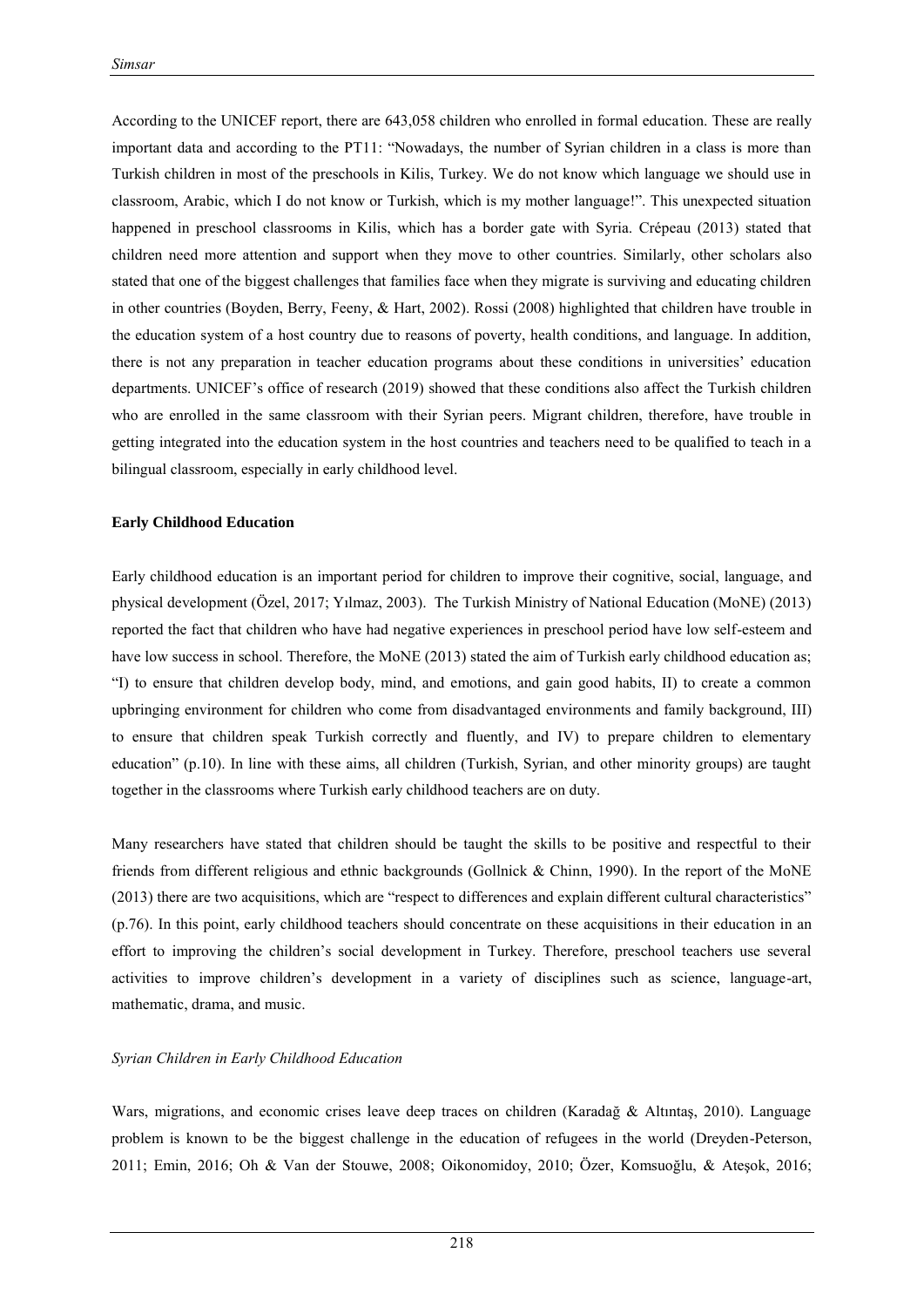Tanrıkulu, 2017). Moreover, language issues are associated with other problems such as academic achievement (Ceyhan & Kocabas, 2011). Recent research has revealed that children of immigrant families may experience emotional and behavioural problems as well as language problems in the early years of preschool education in Turkey (Kardeş & Akman, 2018; Sarıkaya, 2014, Yalçın, 2017; Yalçın & Simsar, 2020). Yalçın (2017) worked with early childhood teachers and families of Syrian children about the issues in early childhood education in Turkey. The researcher stated that the biggest problem that children experience in the new culture is the language problem and thus, children may easily isolate themselves from their peers (Yalcın, 2017), which reflects on the social skills and self-enhancement of such children.

Similarly, Kardeş and Akman (2018) also touched upon the language problem and emphasized that there may be problems in terms of adaptation to school regarding refugee children in the early childhood classrooms in Turkey. Moreover, the researchers stated that the teachers who have Syrian students in their early childhood classrooms do not make any changes in their teaching techniques or methods and classroom management. In this case, children have difficulty in adapting to the new classroom environment (Kardeş & Akman, 2018). Such children will, therefore, experience hard times in regards to school adjustment in their future education.

Mercan-Uzun and Bütün (2016) worked with Turkish early childhood teachers about the issues appearing in classrooms in which Syrian refugee children are supposed to be integrated. The researchers asserted that one of the biggest issues is school adjustment. They also concluded that children have trouble to contact and communicate with their teachers and peers because of their low language skills (Mercan-Uzun & Bütün, 2016). Likewise, in another study conducted with preschool teachers, 80% of the teachers indicated that they had language issues in their classrooms (Güven, Azkeskin, & Yılmaz, 2018). The researchers also stated that as a result of the language barrier in classes, most of the Syrian children preferred to play and spend time with other refugee children because they were sensitive and vulnerable, and therefore the adaptation process of such children took a long time. In addition, the researchers stated that there are many issues faced by preschool teachers pertaining to Syrian children in early childhood education in Turkey, because of the issues commencing when such children start school without any prior education-related plans (Mercan-Uzun & Bütün, 2016). In another study, Simsar (2020) concluded that most of the pre-service and in-service preschool teachers feel uncomfortable to teach in multicultural classrooms because of their less experiences with these group of children. Apparently, most prejudices were about the sanitation and health conditions under which the refugee children and their families live due to their socio-economic status.

## *Teaching Science in Early Childhood Education*

Children's experiences in the early years have significant impacts on their later learning capacity (Worth, 2010). To improve children's early thinking and learning skills, science activities in early childhood education through richer and more challenging environments for learning have significant roles. It is stated that teaching science in preschool could be possible only by guided, skillful teachers (Worth, 2010). Moreover, it is also emphasized that "science may be a particularly important domain in early childhood, serving not only to build a basis for future scientific understanding but also to build important skills and attitudes for learning" (Worth, 2010, p.1).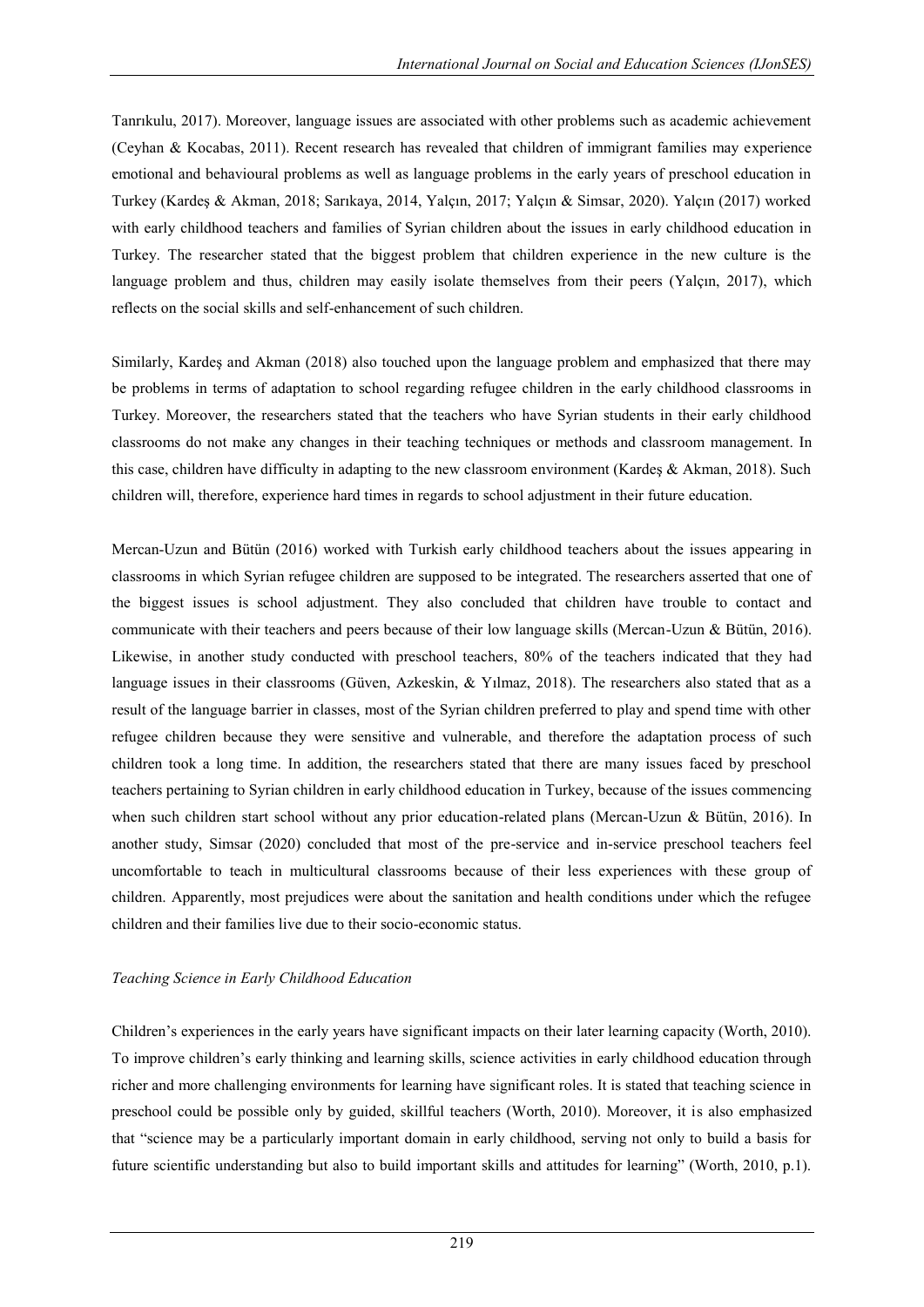Similarly, Aktaş (2002) stated that science teaching in early years does not necessarily mean teaching scientific knowledge, rather, it should be giving opportunities to children to learn by hands-on activities. Additionally, "developing and extending children's interest is particularly important in the preschool years, when attention and self-regulation are nascent abilities" (Bowman, Donovan, & Burns, 2001, pp. 8- 9). It has been showed that preschool teachers could develop children's interest and early learning skills by improving their basic science process skills, such as observing, classifying, communicating, measuring, and predicting (Büyüktaşkapu, 2014). These process skills are also necessary for Syrian refugee children in classes for improving their learning skills. Hence, it has been stated that early childhood classrooms are appropriate places for children to improve their problem-solving skills, creative thinking skills, and scientific learning skills (Jones & Courtney, 2002).

In addition, some researchers stated that in this period, concrete perception of children is at the forefront and teachers should find the right ways for their teaching activities (Uyanık-Balat & Önkol, 2014). Researchers showed some of the appropriate teaching strategies and techniques which teachers could use while teaching science in class, i.e. concept mapping, experiments, observation and study trip, project, analogy, drama, and direct instruction (Uyanık-Balat & Önkol, 2014). However, preschool teachers should find the appropriate teaching strategies and techniques for their own early childhood classes. Simsar (2018) worked with 44 Turkish children and 6 American teachers about the Turkish students' attitudes towards science. The study consisted of Turkish children who lived in the United States and for whom English was the second language. The study results showed that Turkish children had positive attitudes towards life science topics in science activities. Teachers using textbooks and hands-on actives had positive relationships with children's attitudes towards science scores. The study also showed that preschool teachers should know their students' interest and learning skills before they do in-class science activities (Simsar, 2018). In another study, Ünsal, Jakobson, Molander, and Wickman (2018) worked on bilingual children's everyday language and science language skills. The authors stated that children's everyday language repertoire was limited to make sense of science. The researchers also highlighted that making monolingual exams in education limited bilingual children's achievement in science. They concluded that what "science teachers need to ask themselves is how they can support bilingual students within this process" (Ünsal, et al., 2018, p.338). Teachers are, therefore, the main source for solving problems about teaching science to refugee children in the classroom environment. However, teaching science in early childhood classes is one of the biggest drawback for teachers (Tu, 2006).

The researchers focusing on science education and teaching problems in Turkey generally state that teachers, classroom environment, students, and curriculum are the biggest barriers in teaching science (Balbağ, Leblebicier, Karaer, Sarıkahya, & Erkan, 2016). Babaraoğlu and Metwalley (2018) worked with 189 Turkish preschool teachers about teaching science in early childhood education. They concluded that children's interest, classroom materials, and the number of children in a classroom had an impact on science teaching. The researchers also indicated that due to the time spent on science, teachers would like to have in-service training about science teaching methods and techniques (Babaraoğlu and Metwalley, 2018). It could also be suggested for teaching science with bilingual children.

Within the same framework, Martinez-Alvarez (2019) stated that "there is a need to explore how minorized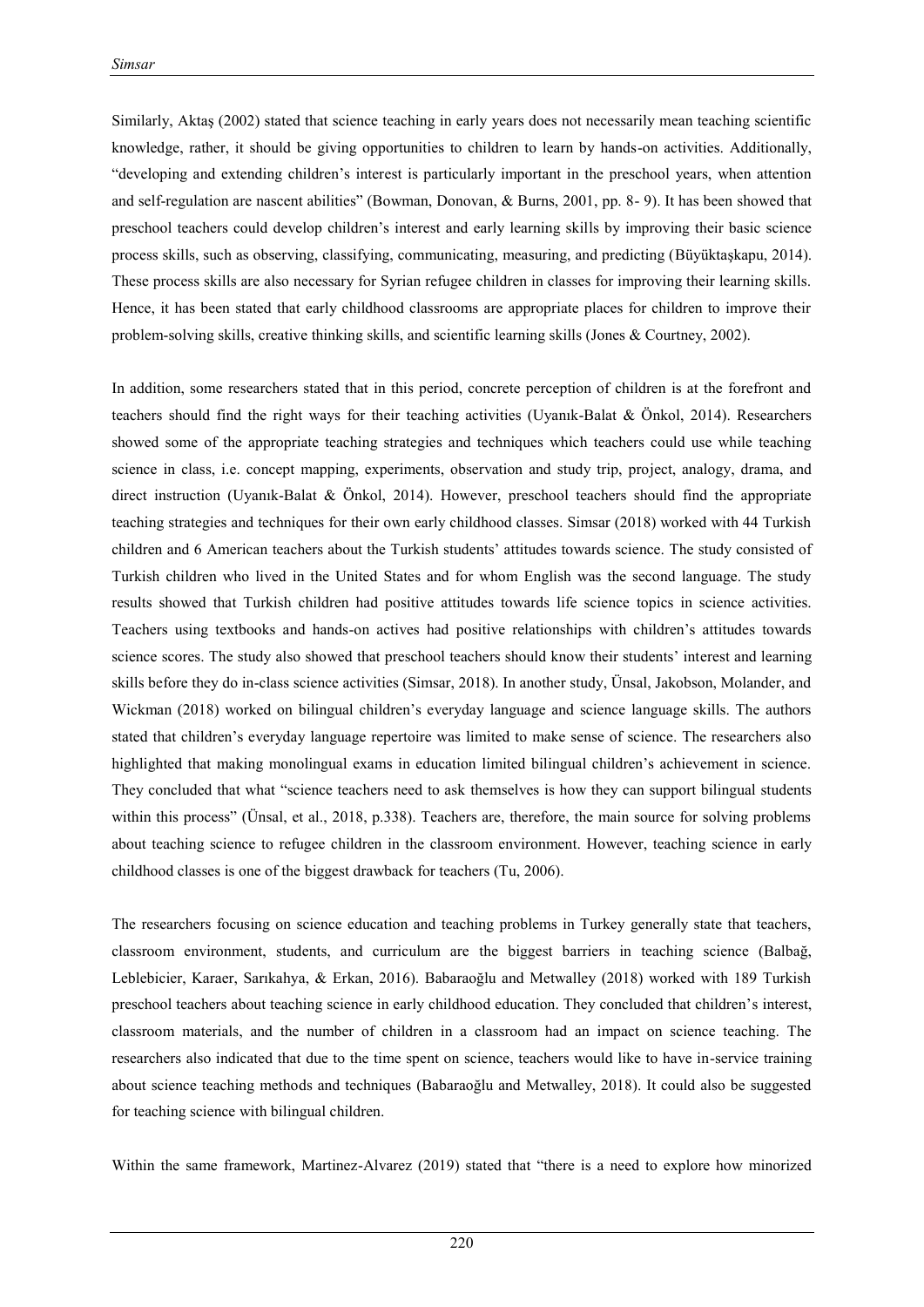children's linguistic and cultural resources can be employed in the science classroom." (p. 799). In Turkey, Turkish preschool teachers are expected to watch children's interests and background knowledge about science topics such as animals, plants, natural events, weather events, and etc. before they incorporate science activities into in-class practices. Martinez-Alvarez (2019) also stated that there is a grooving movement about science for all children and need to create curricula for diverse populations. In addition, the researchers stated that "the goal of making science accessible for diverse learners is not new, and continues to grow" (Martinez-Alvarez, 2019, p. 802). Likewise, El Takach and Al Tobi (2021) suggested that teachers could use some materials to diagnose their students' science interest and previous ideas about science such as drawing a pictures about science. Especially at this point, before the Syrian civil war, there was not any work on science teaching for diverse populations in Turkey. In addition, there were not any classes related to teaching science to diverse groups of children in early childhood teacher education programs. Preschool teachers have a single Scientific Methods class about Teaching Science in Early Childhood Classroom. For example, in Kilis 7 Aralık University, Early childhood Teacher education program offers one course for their preservice teachers, which is Teaching Science in Early Childhood Classroom. When the syllabus of the course was analyzed, it is clear that it does not involve any methods to teach science to diverse groups of children in early years. So, early childhood teachers get their diploma from that university without any practical and/or theoretical development about Syrian refugee children, who will probably be attending their classroom.

Some researchers stated that "understanding the cultural backgrounds of students and the potential influence that culture might have in their acquisition of abstract knowledge is an important and laudable concern for teachers, teacher educators, and education researchers, particularly for those focusing on the education of students with backgrounds that differ from their own" (Mcnew-Birren & Gaul-Stout, 2019, p.618). Moreover, Ünal, et al. (2016) stated that lexical meaning of a word in a child's first language could differ from that of in their teacher's own language. Looking at the cultural backgrounds of the children who are bilingual in a classroom is one of the ways that can help preschool teachers while building their science activities. However, this is not the only way for effective teaching. There could be some problems in a classroom such as the lack of a science centre, insufficient materials, Syrian children's poor language skills, and teachers' insufficient skills of teaching science. When the origin of the problems is taken into consideration, relevant solutions will be found to boost early childhood education by teachers, researchers, and policy makers. For example, if the problem is observed to be the language skills of Syrian children, summer language programs can be organized to improve children's language skills, or preschool teachers can be supported by assigning translators to assist during classes. If the problem is related to the lack of sufficient materials in the classroom, or to the insufficient science teaching skills of the teachers, necessary materials can be provided to the classes by the National Education Directorates, and teachers can be given in-service training. At this point, this study aimed to explore the "views of Turkish teachers about the problems they face while they teach science to Syrian refugee children in their classrooms."

#### **Method**

#### **Research Design**

This study adopts qualitative case study research design as it aims to explore early childhood teachers' views on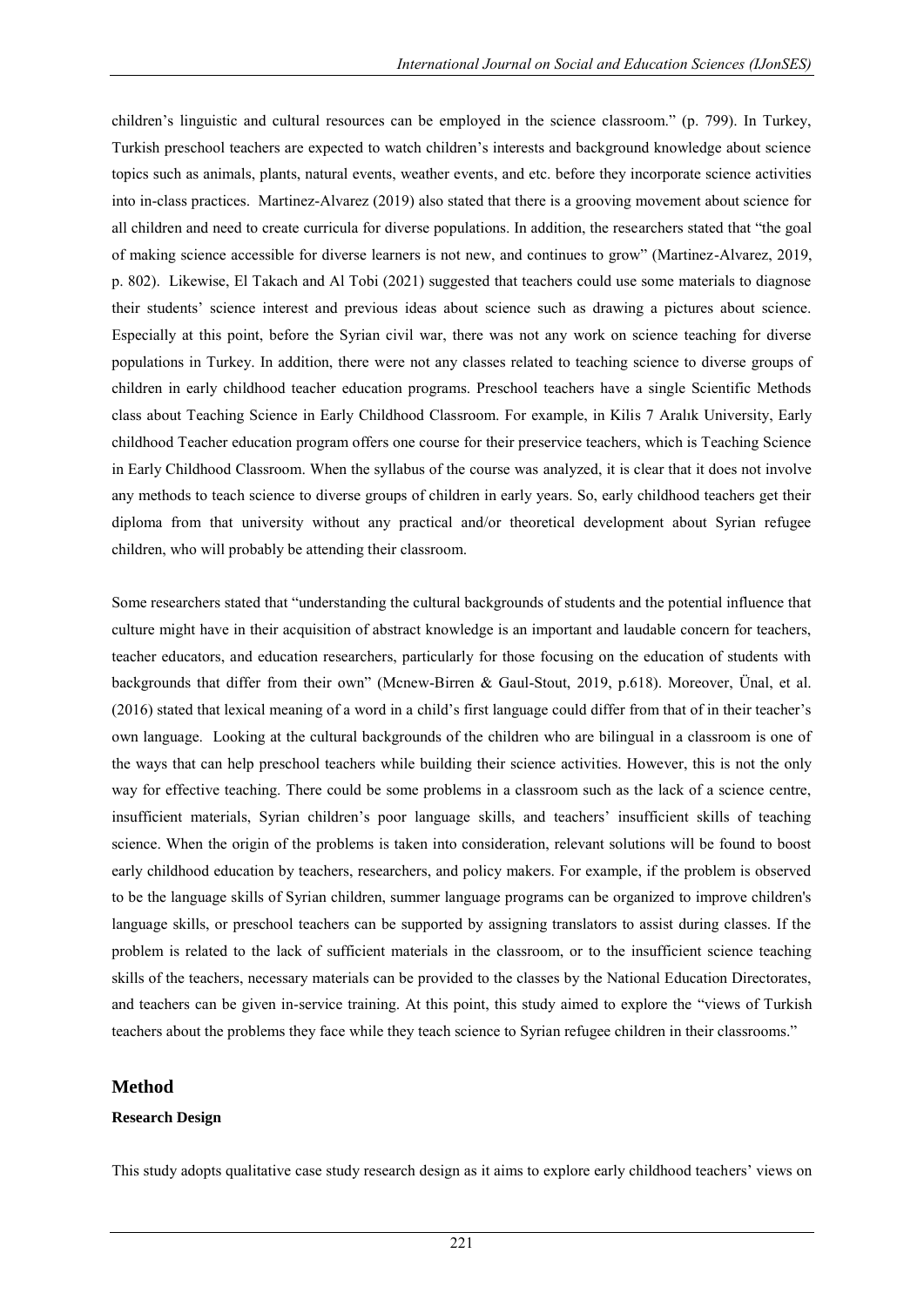their in-class science activities with the existence of Syrian refugee children. Case studies generally aim to explain cases in its real condition (Yıldırım & Simsek, 2013). Cresswell (2007) suggested that researchers have chances to examine issues in depth by using case study design. By using case study research design in the current study, more data were explored in depth from participants' real conditions about what they do while teaching science in class with their foreign students.

#### **Study Group**

This study was conducted with preschool teachers in one of the cities in the Southeastern Anatolia region in Turkey with the highest number of immigrants in their preschool classrooms. The study group was appointed with the purposive sampling model to include the participants based on volunteering. The study group of this study consisted of 58 (53 female and 5 male) preschool teachers who had immigrant children in their classrooms.

Most of the preschool teachers in the study  $(91.4\%)$  were female and their teaching experience was 1-3 years (24.1%) and 4-6 years (24.1%). The participants mostly have an Early Childhood Teaching degree (79.3%) and some of them had a Child Development degree (10.3%). Most of the preschool teachers already had experience about working with Syrian children (55.2%). The demographic data results showed that most of the classrooms has 16-21 (50.0%) and 22 and more (31.0%) children in the classrooms. In addition, most of the preschool teachers (46.6%) worked with Syrian children and some of them (29.3%) had 6-10 Syrian children in their classroom. Of all the preschool teachers, 24.1% of them had 11 and more Syrian children in their classrooms. Moreover, most of the participants (39.7%) had 1-2 years, some of them (32.8%) less than 1 year, and the rest of the participants had 3 years and more experiences about working Syrian children.

#### **Data Collection Tool**

The aim of the study was preschool teachers' views about their science teaching in classroom. Eisenhardt (1989) suggests that in the case study method, there are some different data collection techniques. One of them is the interviewing method. In line with the aim of the study, an interview form with 9 semi-structured open-ended questions was prepared for data collection. While creating interview questions, content validity and language validity were checked by the field experts (in the field of science education, in the field of preschool science education and in the field of language education). A pilot study was conducted by the working five preschool teachers who were not included in the study. Then the interview questions were checked in terms of comprehensibility. In the interview form, there are questions about science activities, science teaching methods, science content knowledge, supporting Syrian children's language skills by science activities, science teaching process and issues on science teaching when implementing in class science activities, etc.

#### **Data Analysis**

In the current study all the answers were transcribed into electronic formats and analyzed by the rules of case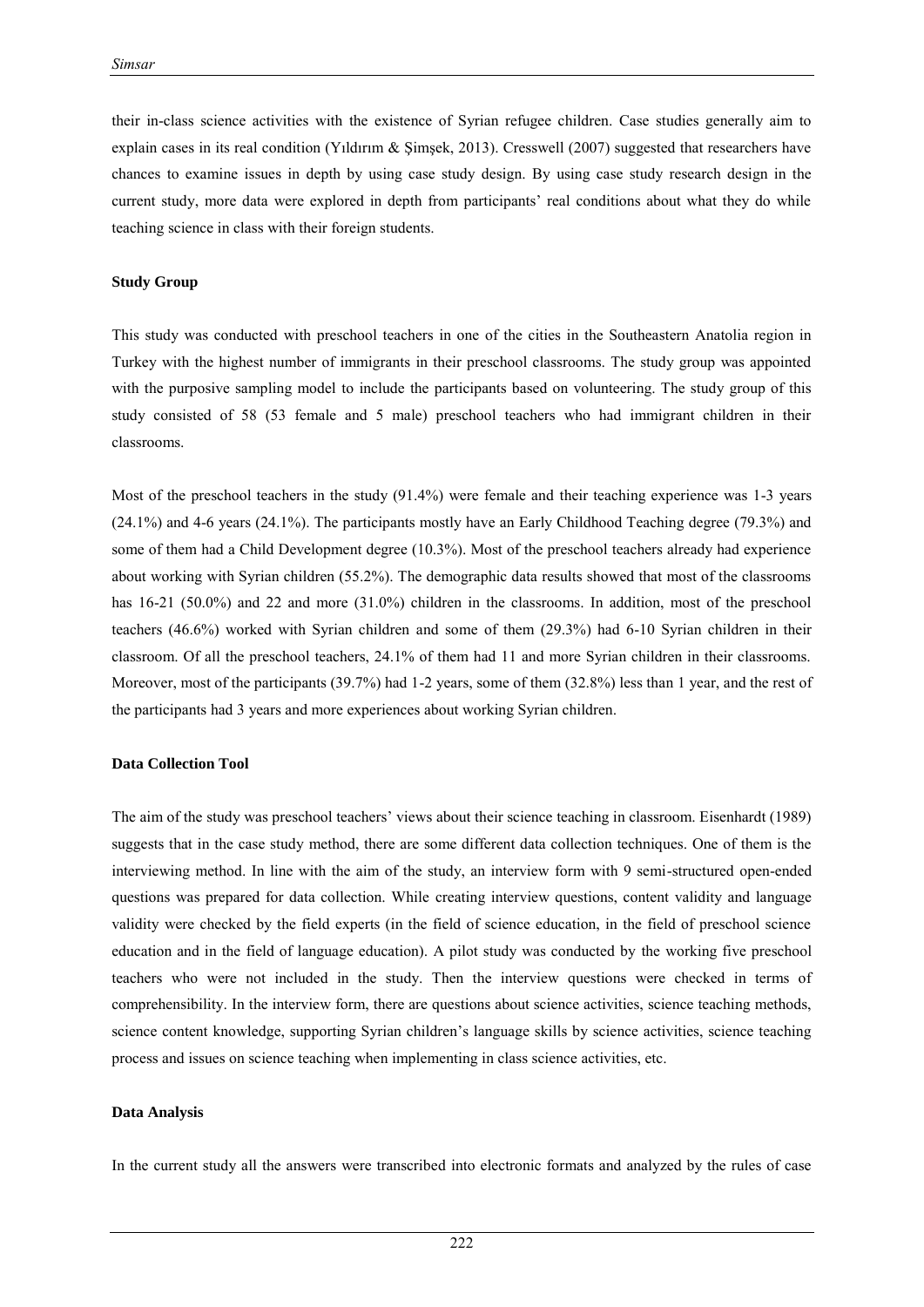study research method. The data about each preschool teacher was transferred to electronic environment. Creswel (2007) stated that data analysis process should be separated into important contents, sentences and examples about preschool teachers' answers for each interview questions. Yıldırım and Şimşek (2013) emphasize that in the analysis of data, certain codes and themes should be created in order to make the obtained data more understandable. To create certain codes and themes, Nvivo 12 program, which is the most common software program in qualitative data analysis was used for organizing the data. Moreover, important and common expressions of preschool teachers were collected under different codes. Frequency and percentage calculations were made for each theme and shown in tables. With these percentage and frequency distributions, it was aimed to explain each theme in more detail and in depth.

Leung (2015) stated that "in quantitative research, reliability refers to exact replicability of the processes and the results" (p. 326). In qualitative study, reliability of the study could be checked by working other coders. McAlister et al. (2017) stated that for calculating the reliability of qualitative study, it is common to have multiple coders code in the same data set. In addition, Miles and Huberman (1994) also created a formula for checking the study's reliability as stated as follows: reliability=((number of agreements)⁄(number of agreements  $+$  disagreements))\*100). Based on the results of the formula, Miles and Huberman (1994) suggested that 80% agreement between coders on 95% of the codes is sufficient for a qualitative study. A second coder who is an expert in science education in early childhood assisted to calculate the reliability score of the current study, which was found 86%. Current study results were reliable according to the formula by Miles and Huberman (1994).

#### **Results**

The demographic information about the participants showed that vast majority of the preschool teachers stated that their classroom is partially eligible for teaching science (65.5%) and majority of the classrooms have science centers (86.2). Most of the preschool teachers stated that their science centers in the classroom does not have enough materials (67.3%). Interestingly, only one preschool teacher stated that she had enough materials in her science center (1.7%). Moreover, few of the participants believed that their science center was sufficient for teaching science (8.6%). Most of the participants believed that their science center was partially sufficient for teaching science (56.9%). In addition, most of the preschool teachers did not have any lessons during their education or in-service training for teaching science with Syrian children (62.1%).

Preschool teachers' views on how often they teach science in their classroom were analyzed and results are shown in Table 2.

| Theme                            | Codes               |    | %     |
|----------------------------------|---------------------|----|-------|
| Frequency of teaching<br>science | Once a week or less | 42 | 72.41 |
|                                  | 2-3 times a week    | 15 | 25.86 |
|                                  | 4 times and more    |    | 1 72  |
|                                  |                     |    |       |

Table 2. Preschool Teachers' Frequency of Teaching Science in Classroom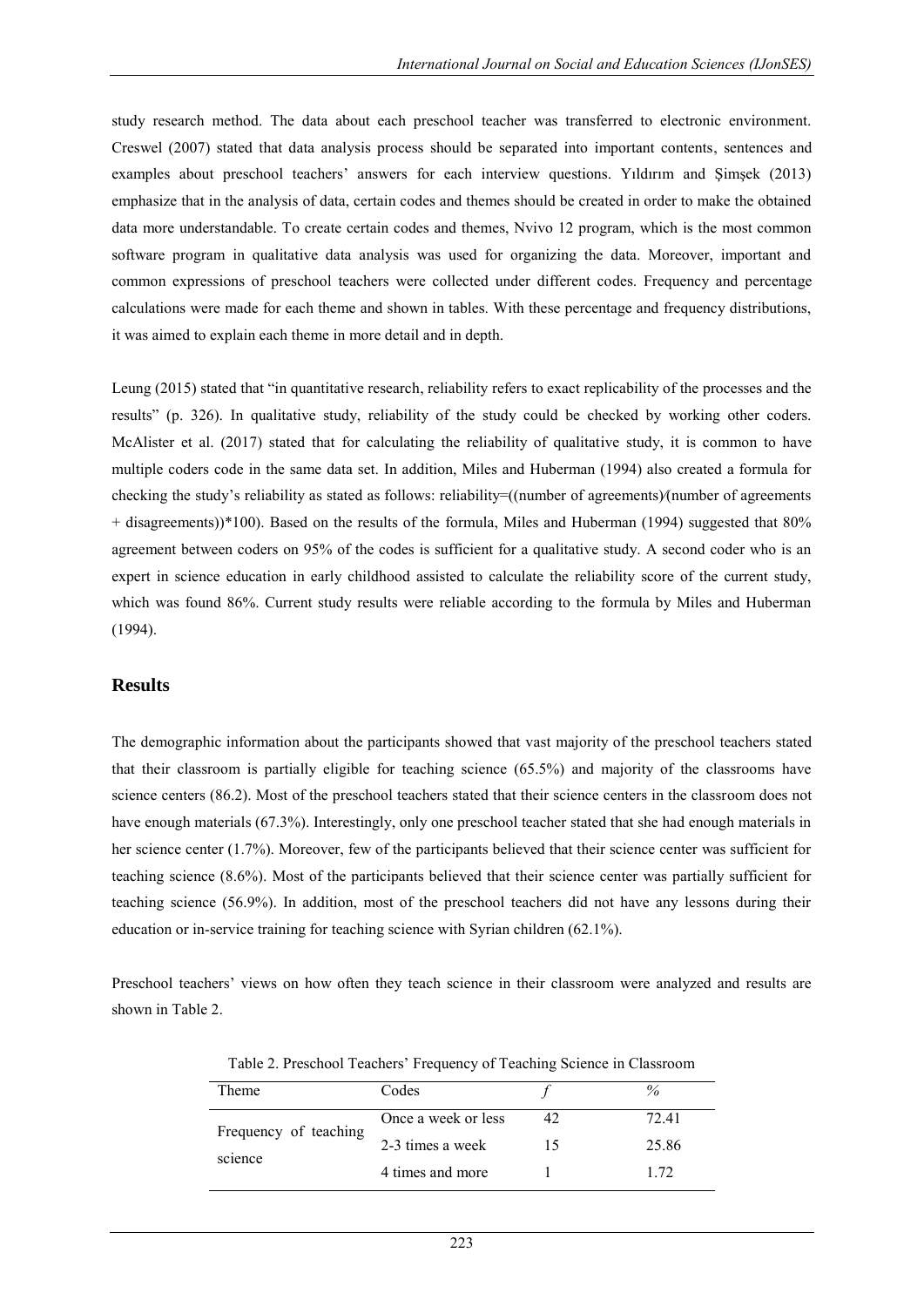Table 2 shows that majority of the preschool teachers teach science once a week or less (72.41%). In addition, some of the preschool teachers teach science twice a week (25.86%), and only one preschool teacher stated that she teaches science 4 times and more (1.72%). The data results were not surprising for science teaching in early childhood education. The literature shows that most of the teachers give less time to teaching science in their classroom (Tu, 2006; Yılmaz-Tuzun & Topçu, 2008) due to lack of materials and confidence in teaching, as well as invalid preconceptions on science (Lind, 2000). In addition, the relevant literature also shows that most preschool teachers rather focus on children's social- emotional skills, and physical development (Worth, 2010). Some of the example of preschool teachers answers about related question:

PT30: *"As far as the plan is concerned, we do science activities. Sometimes 1-2 times a week, sometimes once in every two or three weeks."*

PT25: *"Yes I do. We're trying to make once or twice a week. But it changes, depending on the children."* PT15: *"I do. Three times a week. I integrate it with some activities such as, science and language art, science and music, science and drama… etc."*

Safaaf, Muslim, and Liliawati (2017) stated that "science process skills are a set of skills used in scientific activities. Students with science process skills are actively involved in learning" (p. 1). In this way, science process skills are useful for children to improve their language, social and cognitive skills. These skills are also necessary for refugee children in classrooms. Table 3 demonstrates the results of the content analyses on preschool teachers' views about what they do for improving the scientific process skills of refugee children.

| <b>Themes</b> |                | Codes                                 |    | $\%$  |
|---------------|----------------|---------------------------------------|----|-------|
|               |                | Hand on activities                    | 18 | 23.38 |
|               |                | Experiments                           | 13 | 16.88 |
|               |                | Motivate children to arouse curiosity | 12 | 15.58 |
|               |                | Ask open-ended questions              | 9  | 11.69 |
| Science       | <b>Process</b> | Observation                           | 7  | 9.09  |
| <b>Skills</b> |                | Giving responsibility to children     | 5  | 6.49  |
|               |                | Demonstration and taking              | 3  | 3.90  |
|               |                | Analyzing                             | 3  | 3.90  |
|               |                | Playing                               | 3  | 3.90  |
|               |                | No response                           | 4  | 5.19  |
|               |                |                                       |    |       |

Table 3. Improving Refugee Children's Science Process Skills

According to the data given in Table 3, most of the preschool teachers use *hands-on activities* (23.38%) for improving their children' science process skills during science activities. Moreover, some of them also do *experiments* (16.88%) and motivate children to arouse their curiosity (15.58). Among many different views, three of the preschool teachers use *analyzing* (3.90%), three of them use *demonstration* (3.90%), and three of them use *playing* (3.90%) in order to improve their students' science process skills. Finally, few of the preschool teachers give no response to the related questions (5.19%). The examples of some preschool teachers' views about improving their students' science process skills during science activities are as follows: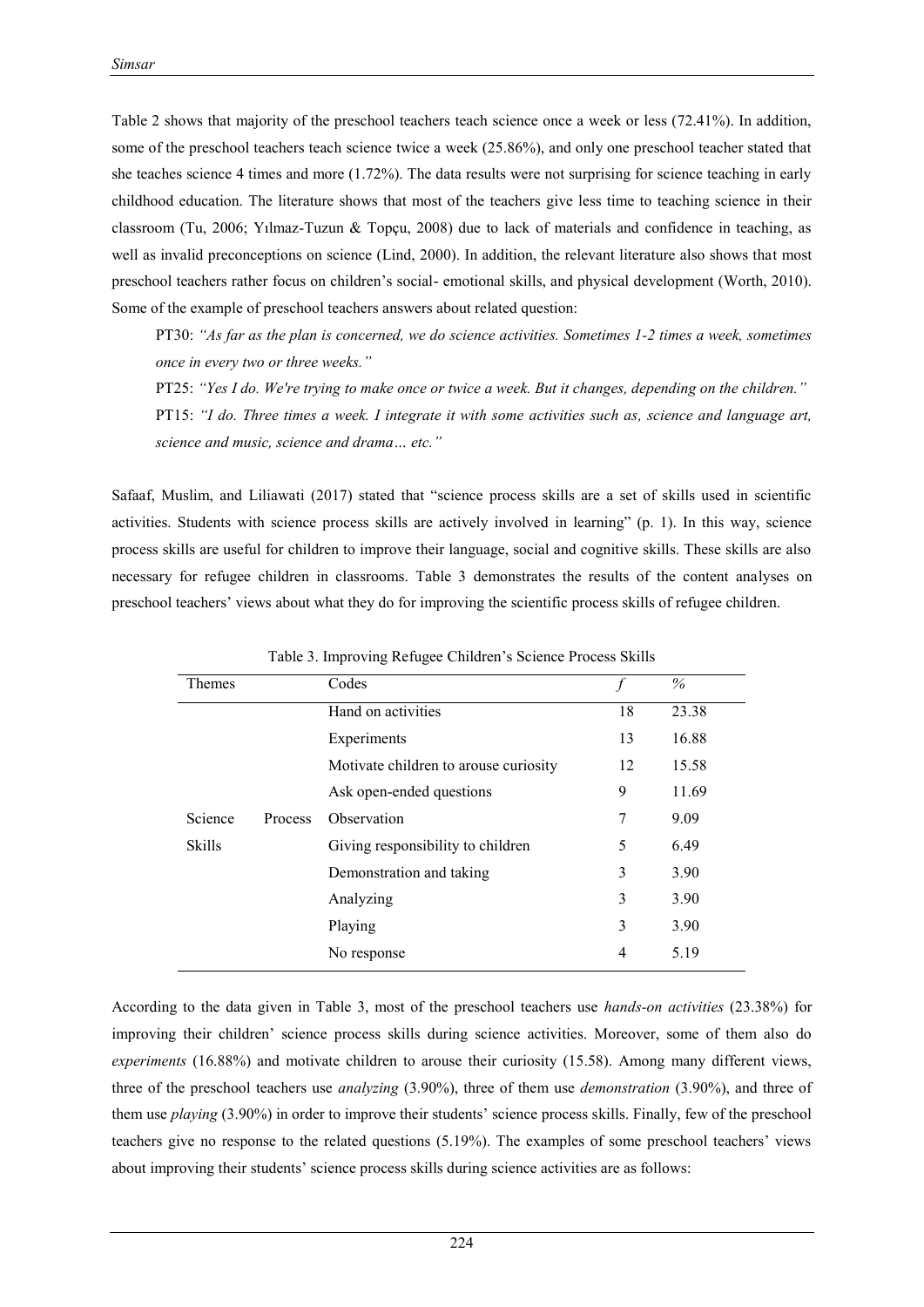PT29: *"By considering individual differences, we are trying to create a suitable environment for observation skills."*

PT11: *"I encourage children to actively participate in experiments to gain scientific process skills. The child finds himself/herself in the activity and gains the desired skill more quickly."* 

PT22: *"I give children the opportunity to learn by hands-on activities. So, when children are in the process, their learning becomes more permanent."* 

PT18: *"I think that scientific process skills are very effective in understanding, interpreting, establishing a cause and effect relationship, understanding the effectiveness of science. I use games to improve basic scientific process skills of children. I think that they are more open to learning, which increases their curiosity."* 

Table 4 shows the content analysis about preschool teachers' opinions on refugee children's success in in-class scientific process skills.

| <b>Themes</b>                | Codes           |    | $\%$  |
|------------------------------|-----------------|----|-------|
|                              | Observation     | 22 | 31.88 |
|                              | Measuring       | 14 | 20.29 |
| Children' Success in Science | Inferring       | 14 | 20.29 |
| Process Skills               | Classification  | 8  | 11.59 |
|                              | Collecting data | 2  | 3.45  |
|                              | Communication   |    | 1.72  |
|                              | No response     | 8  | 11.59 |

Table 4. Preschool Teachers' Opinions about Their Syrian Children's Success in Science Process Skills

Within the context of teaching science to second language learners, the literature shows that "through hands-on inquiry instruction, students benefit from science activities as they develop context-based content knowledge along with language development" (Carrier, 2013, p.409). It means that if teachers use the right teaching method, language should not be the problem when improving science knowledge and science process skills. According to data in Table 4, most of the preschool teachers stated that their Syrian students are successful in the *observation* skills (31.88%). Moreover, some of the preschool teachers also stated that their Syrian students are successful in measuring (20.29%) and inferring (20.29%) process skills. However, a few preschool teachers stated that their Syrian students show success on communication (1.72%) skills of science process skills. The examples of some preschool teachers' views about their Syrian students' success on science process skills are as follows:

PT21: *"Since science activities are a scientific process in its own right, they should be supported by translators until the end of the activity so that the language will not be a barrier against the achievement of the activities. In this way, the main subject to be taught is taught without a problem. Observation skills contribute to problem solving, focusing on events, and hands-on learning. Refugee students are more successful in focusing and observing"* 

PT51: *"Since they do not understand our language very well, science activities offer them the*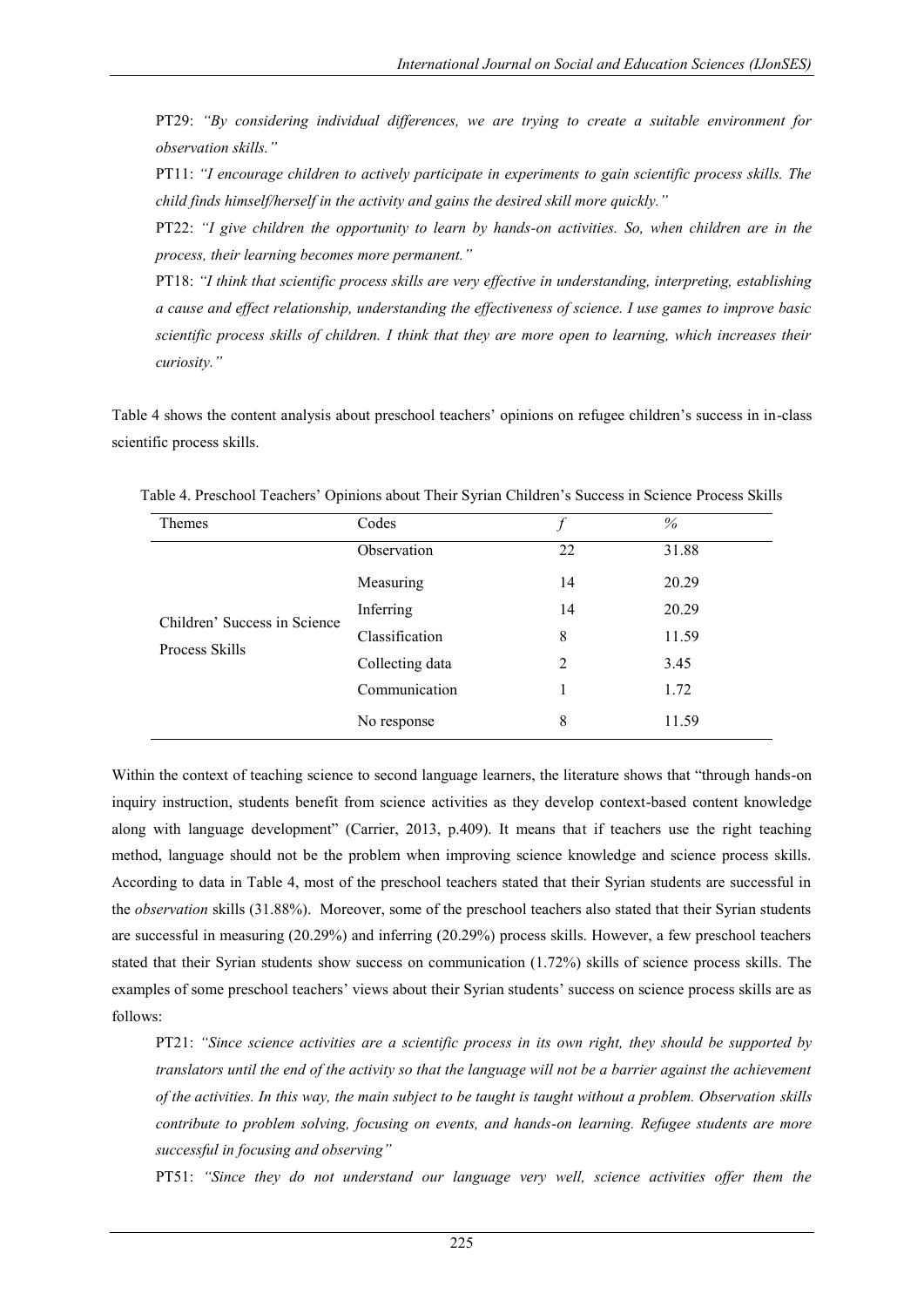*opportunity to learn by doing, and to understand the events and their causes and consequences."*  PT7: *"They can establish a cause and effect relationship with our experimental activities. Therefore, I think they are more successful in inferring skills."*

There are different teaching methods and techniques while teaching science in classrooms. The preschool teachers were asked about the science teaching methods and techniques that they use in classroom. They were given nine activities to rank from 1 to 9 on the forms. In the ranking system, 1 is the most used method, while 9 is the least preferred one that they used. The preschool teachers' opinions about methods and techniques that they used during science teaching are given in Table 5.

| Methods       | Most Used    |                |               |               |               |               | <b>Least Used</b> |               |               |
|---------------|--------------|----------------|---------------|---------------|---------------|---------------|-------------------|---------------|---------------|
| and           | $\mathbf{1}$ | $\overline{2}$ | 3             | 4             | 5             | 6             | 7                 | 8             | 9             |
| Techniques    |              |                |               |               |               |               |                   |               |               |
| Analogy       | $1(1.72)$ ** | 1(1.72)        | $3(5.17)$ **  | $2(3.45)$ **  | 5(8.62)       | 7(12.07)      | $12(20.69)^*$     | $19(32.76)^*$ | 2(3.45)       |
| Experiment    | $25(43.1)^*$ | $11(18.97)$ *  | 6(10.34)      | 3(5.17)       | $3(5.17)$ **  | $1(1.72)$ **  | $1(1.72)$ **      | 2(3.45)       | 2(3.45)       |
| Drama         | 4(6.90)      | $11(18.97)^*$  | $12(20.69)^*$ | $10(17.24)$ * | 6(10.34)      | 6(10.34)      | 3(5.17)           | $1(1.72)$ **  | 0(0.0)        |
| Play          | 14(24.14)    | 10(17.24)      | 9(15.52)      | 8(13.79)      | 4(6.90)       | 6(10.34)      | $1(1.72)$ **      | $1(1.72)$ **  | $1(1.72)$ **  |
| Trip<br>Study |              |                |               |               |               |               |                   |               |               |
| and           | $1(1.72)$ ** | 7(12.07)       | 4(6.90)       | 7(12.07)      | 4(6.90)       | 5(8.62)       | 10(17.24)         | 8(13.79)      | 6(10.34)      |
| Observation   |              |                |               |               |               |               |                   |               |               |
| Concept       | 5(8.62)      | 4(6.90)        | 5(8.62)       | 5(8.62)       | 9(15.52)      | 6(10.34)      | 11(18.97)         | 4(6.90)       | 2(3.45)       |
| Map           |              |                |               |               |               |               |                   |               |               |
| Problem       | 4(6.90)      | 3(5.17)        | $3(5.17)$ **  | 8(13.79)      | $15(25.86)^*$ | $10(17.24)$ * | 4(6.90)           | 6(10.34)      | 0(0.0)        |
| Solving       |              |                |               |               |               |               |                   |               |               |
| Project       | $1(1.72)$ ** | 6(10.34)       | 10(17.24)     | 9(15.52)      | 6(10.34)      | 8(13.79)      | 7(12.07)          | 6(10.34)      | 0(0.0)        |
| Studies       |              |                |               |               |               |               |                   |               |               |
| Others (No    | 3(5.17)      | 5(8.62)        | 6(10.34)      | 6(10.34)      | 6(10.34)      | 9(15.52)      | 9(15.52)          | 11(18.97)     | $45(77.59)^*$ |
| Responses)    |              |                |               |               |               |               |                   |               |               |

Table 5. Preschool Teachers' the most and least Used Teaching Methods and Techniques in Their Science Activities

\* Most mentioned method and technique in the column

\*\* The least mentioned method and technique in the column

According to the data in Table 5, the most adopted method by the preschool teachers was experimenting, which was ranked first (43.10%) and second (18.97%) among all the other methods. The table shows that drama was another most used technique, which was ranked second (18.97%) and third (20.69%). In addition, the preschool teachers also stated other techniques and methods ranked in the first place such as concept maps (8.62%), as well as games ranked in the second place (17.24), and project studies ranked in the third place (17.24). Interestingly, some of the least used teaching methods and techniques include analogy, which was ranked in the first place (1.72%) and second place (1.72%) from the bottom, as well as study trips and observation (1.72%).

Table 5 also shows the least used methods and techniques. The preschool teachers mostly ranked analogy in the seventh place (20.69%) and eight place (32.76%). In addition, concept maps (18.97%), and study trips and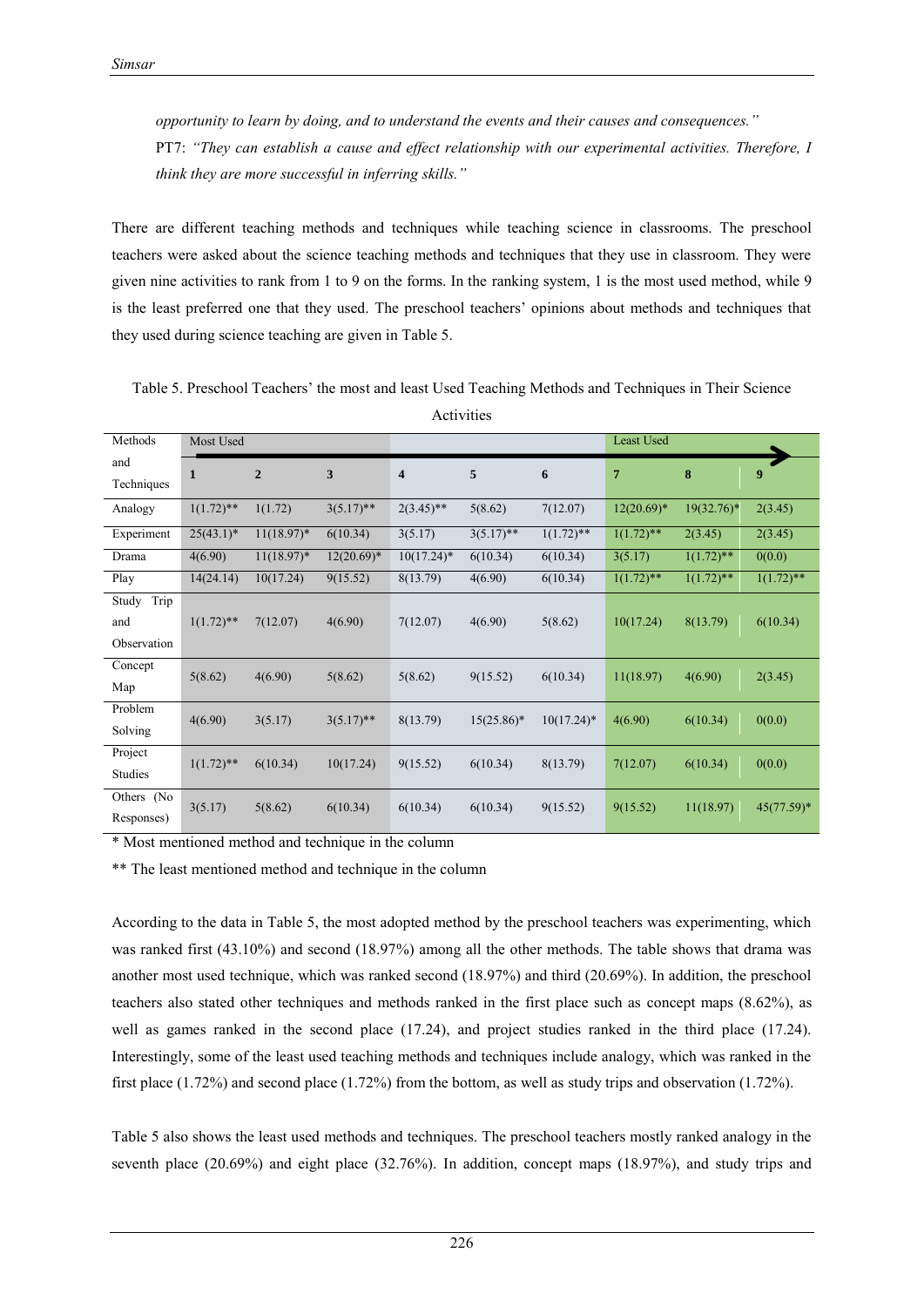observation (17.24%) techniques were ranked by the participants as the least used methods and techniques while teaching science to children in class. Moreover, drama (1.72%), games (1.72%), and experiments (1.72%) are the least stated techniques in this section by teachers.

The participants further stated that they have several concerns while teaching science. Likewise, researchers stated that one of the big issues about teaching science is the lack of materials. Table 6 shows the results of the analysis on the preschool teachers' views about issues and possible solutions about teaching science in the classroom.

| <b>Themes</b>      | Category      | Codes                         |                | $\%$  |
|--------------------|---------------|-------------------------------|----------------|-------|
|                    |               | Communications                | 42             | 75.00 |
|                    |               | Lack of attention             | 3              | 5.36  |
|                    | <b>Issues</b> | Materials                     | 3              | 5.36  |
|                    |               | Lack of Knowledge             | 3              | 5.36  |
|                    |               | Have no problem               | 5              | 8.92  |
| The Issues and     | Solutions     | Showing and doing             |                |       |
| Possible Solutions |               | (Using visual materials)      | 19             | 35.85 |
| in Science         |               | <b>Actively Participation</b> | 11             | 20.75 |
|                    |               | Translator                    | 10             | 18.87 |
|                    |               | Repeating                     | 9              | 16.98 |
|                    |               | Educational games             | $\overline{4}$ | 7.55  |
|                    | No responses  |                               | $\overline{2}$ | 3.45  |

Table 6. Preschool Teachers' Views about issues and Solutions on Teaching Science with Syrian Children

According to the data in Table 6, the majority of the preschool teachers stated that they had communications issues (75.00%) while teaching science with Syrian children in the classroom. Interestingly, some of the teachers emphasized the lack of attention (5.36%) lack of science teaching materials (5.36%), and lack of knowledge (5.36%) in science teaching. The participants were asked about how they handle such issues in the classroom. Table 6 shows that they mostly use activities through the showing and doing method (35.85%) by using visual materials about the related science topic. Moreover, some of the teachers also encourage their Syrian students to actively participate (20.75%) in their science activities. Some of the teachers stated that they asked for the help of a translator (18.87%) in the classroom while teaching science with Syrian children. Most of the preschool teachers are observed to try to handle the communication problems. In her study, Ünsal et al., (2018) stated that teachers try translating unfamiliar words into minority language as a solution of language limitations in the classroom. Similarly, in the current study it was found that teachers used translators and repeating due to the language and communication issues. Moreover, a study by Lee (2005) has shown that most of the bilingual children's science learning is directly related to their teachers' language of instructions. If there is a problem at this point, teachers are the best person who can solve the issues about it. The examples of some preschool teachers' views about their issues and solutions on science teaching with Syrian children in the classroom are as follows: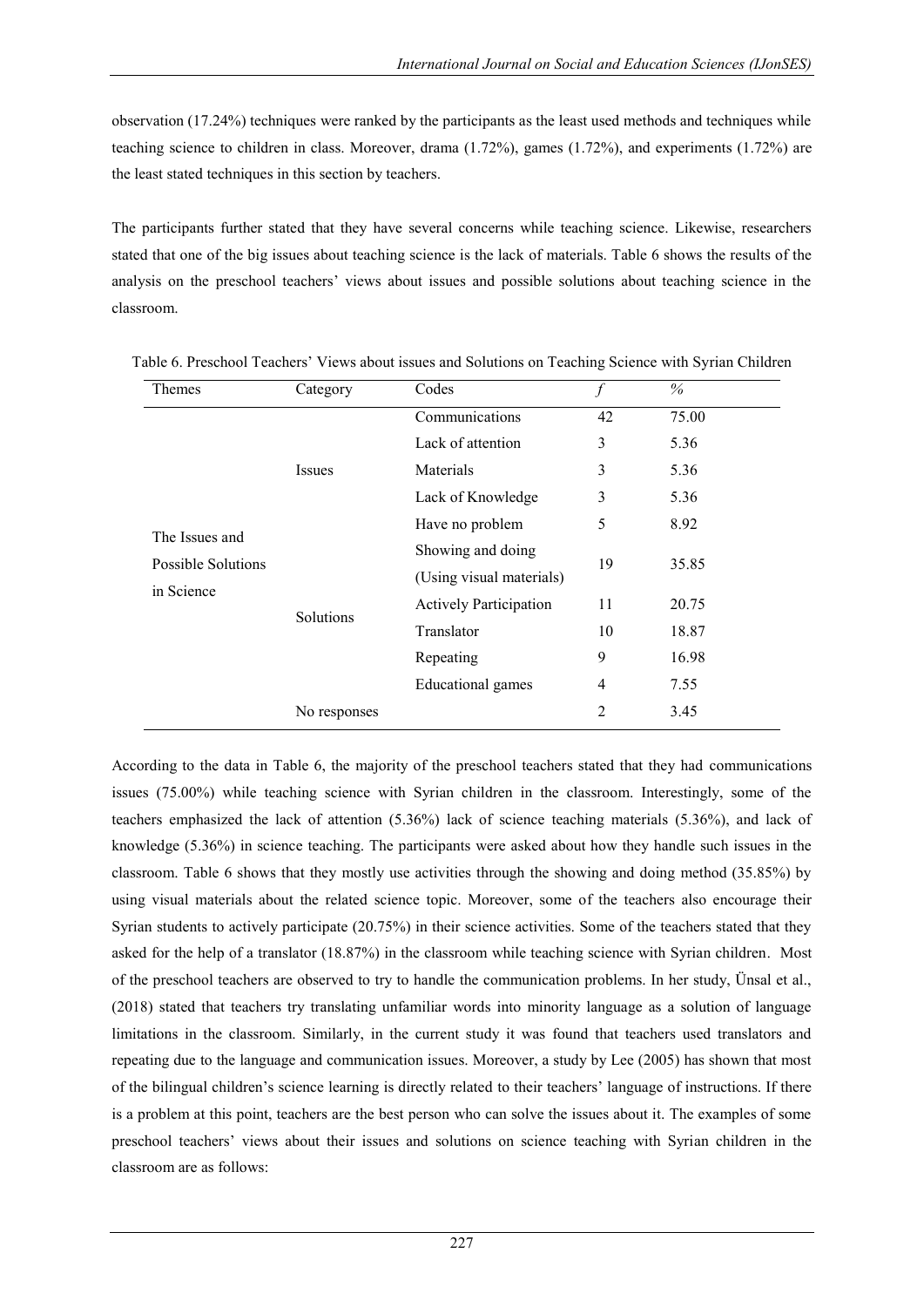PT17: *"Our main problem is the language. When the language problem is eliminated, there is no problem. We receive support from translators in order to explain the science activities to the children easily."* 

PT29: *"Language is our biggest problem. So, the showing and doing method works more."* 

PT45: *"Our biggest problem is the language. For this reason, I repeat words a lot, and in the meantime, I try to introduce the materials to the children."*

The preschool teachers stated several issues about teaching science with Syrian children in the classroom. They stated how they cope with these issues and use different strategies for teaching science. Moreover, the participants expressed their opinions about how their Syrian students can be integrated into their science activities. The results of the content analysis are shown in Table 7.

| Themes                          | Codes                                    | $\mathbf f$ | $\frac{0}{0}$ |
|---------------------------------|------------------------------------------|-------------|---------------|
|                                 | Interest                                 | 22          | 25.29         |
|                                 | Love science activities                  | 21          | 24.14         |
| Attitudes of Syrian<br>Children | Actively participate                     | 17          | 19.54         |
|                                 | Curious about science                    | 10          | 11.49         |
|                                 | Give more attentions                     | 7           | 8.05          |
|                                 | Excited                                  | 3           | 3.45          |
|                                 | Unwilling                                | 3           | 3.45          |
|                                 | Quietly watching (Passive participation) | 2           | 2.30          |
|                                 | No responses                             | 2           | 2.30          |

Table 7. Preschool Teachers' Views about Their Syrian Children' Attitudes towards Science Activities

Table 7 shows the content analysis of the preschool teachers' views about their Syrian children' attitudes towards their science activities in class. The results showed that most of the preschool teachers stated that Syrian children are interested in (25.29%) and love (24.14%) science activities. Few of the preschool teachers stated that their Syrian students are nervous (3.45%), unwilling (3.45%), and quietly watching (passive participation) (2.30%) the science activities. Even though the teachers mention communication problems in their classrooms, science activities draw the Syrian children's attention, and science activities could be used for improving children's social-emotional, cognitive, and language skills by developing teachers' skills with in-service training about science teaching. The examples of some preschool teachers' views about their Syrian students' attitudes towards their science activities are as follows:

PT29: *"Children actually want to participate in such science activities. When I do science activities, children are active and learning becomes more fun. That's why, Syrian children love science more than others."* 

PT11: "*They attend with curiosity and enthusiasm. They want to touch the materials. They especially like experimenting and educational games."* 

PT43: *"If we do the science activities with the help of a translator, my Syrian students get more curious and interested in the activity."*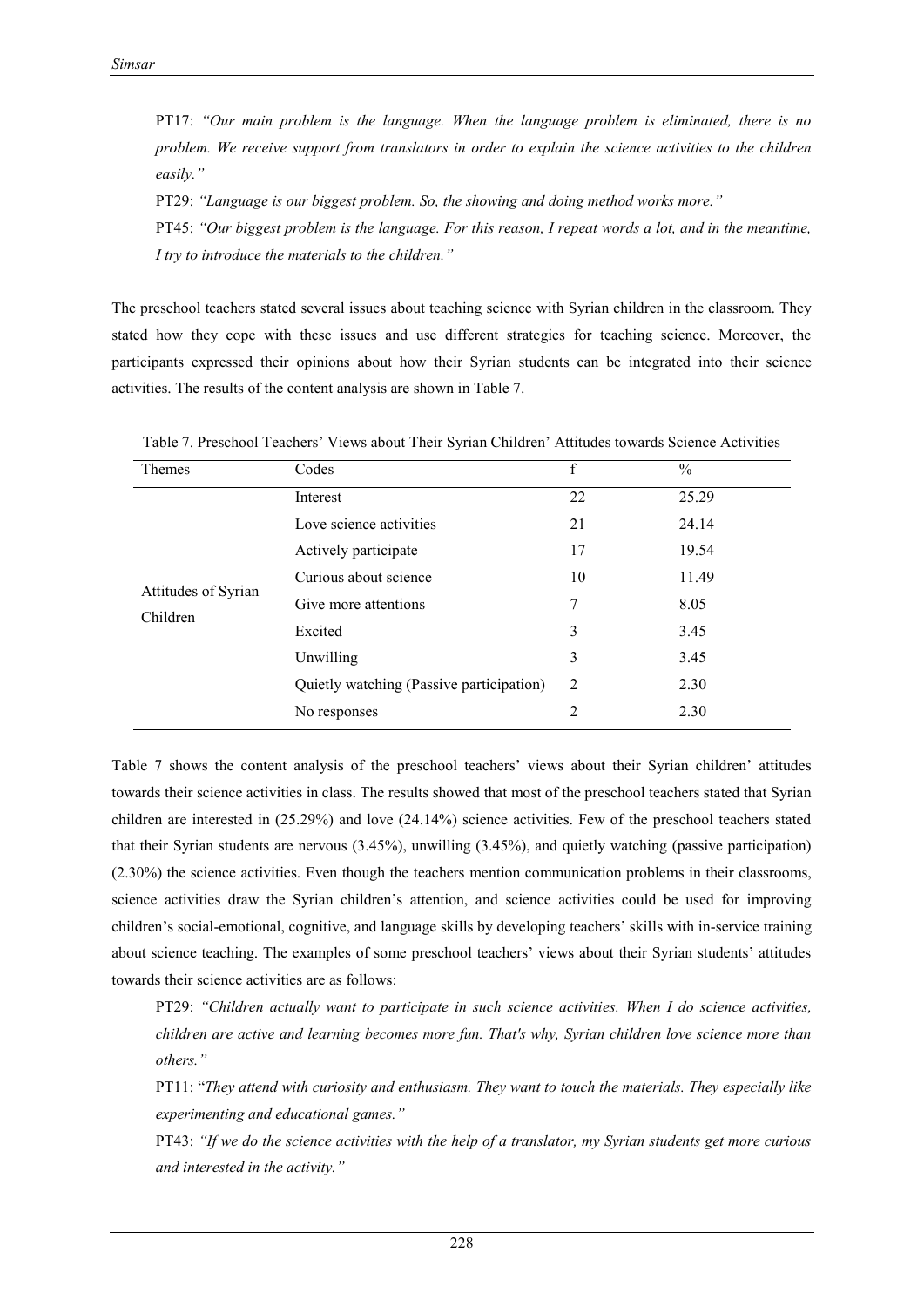PT38: *"My Syrian students in the classroom are very active in science activities. They follow these activities very carefully and try to learn. Their favorite activities are activities that do not require much conversation such as science activities, garden games, sightseeing-observation and so on."* 

There are several science concepts that preschool teachers may use while creating their science activities. They may teach concepts about earth and space science, life science, physical science and technology. The content analysis results about preschool teachers' views on their Syrian students' interest in science concepts are shown in Table 8.

| Themes              | Codes                       | $\mathbf f$ | $\frac{0}{0}$ |
|---------------------|-----------------------------|-------------|---------------|
|                     | Animals                     | 43          | 74.14         |
|                     | Plants                      | 32          | 55.17         |
|                     | Space                       | 23          | 39.66         |
|                     | Balance                     | 7           | 12.07         |
| Interest in Science | Force and Motion            | 4           | 6.90          |
| Concepts            | <b>Natural Events</b>       | 4           | 6.90          |
|                     | Human Body                  | 3           | 5.17          |
|                     | <b>States of Matter</b>     | 3           | 5.17          |
|                     | <b>Weather Events</b>       | 1           | 1.72          |
|                     | Simple Machines and Magnets | 1           | 1.72          |
|                     |                             |             |               |

Table 8. Preschool Teachers' Views about Their Syrian Children' Interest in Science Concepts

Teachers should know the background, interest and attitudes of Syrian children towards science. Babaraoğlu and Metwalley (2018) stated that children's interest is one of the factors that impact teacher's in-class science teaching. The participants were asked about their thoughts related with the Syrian children's interest in science concepts/topics. Martinez-Alvarez, (2019) stated that science must be accessible to all children and teachers should find the best topic for catching the Syrian children's attention to science education. Moreover, Simsar's (2018) study about Turkish children found that life science topics such as animals, plants, and human body are the topics that draw Turkish children's interest in science activities. Similarly, according to the Table 8, the majority of preschool teachers stated that their Syrian students are mostly interested in animals (74.14%). Most of the participants also stated that plants (55.17%) and space (39.66%) activities caught the Syrian children's interest in science activities. Interestingly, a few of the preschool teachers stated that science activities about weather conditions (1.72%) and simple machines and magnets (1.72%) were least interesting science concepts for the Syrian students. The examples of some preschool teachers' views about their Syrian students' interest in science concepts are as follows:

PT12: "*I imitate animals. They like animal toys. I also bring cats, and birds into the classroom. They really like them."* 

PT23: *"We grow plants, animals, flowers in the science center. One of the students takes care of the flowers every week."* 

PT15: *"The most attention-taking activities are about plants, animals and natural phenomena. I do*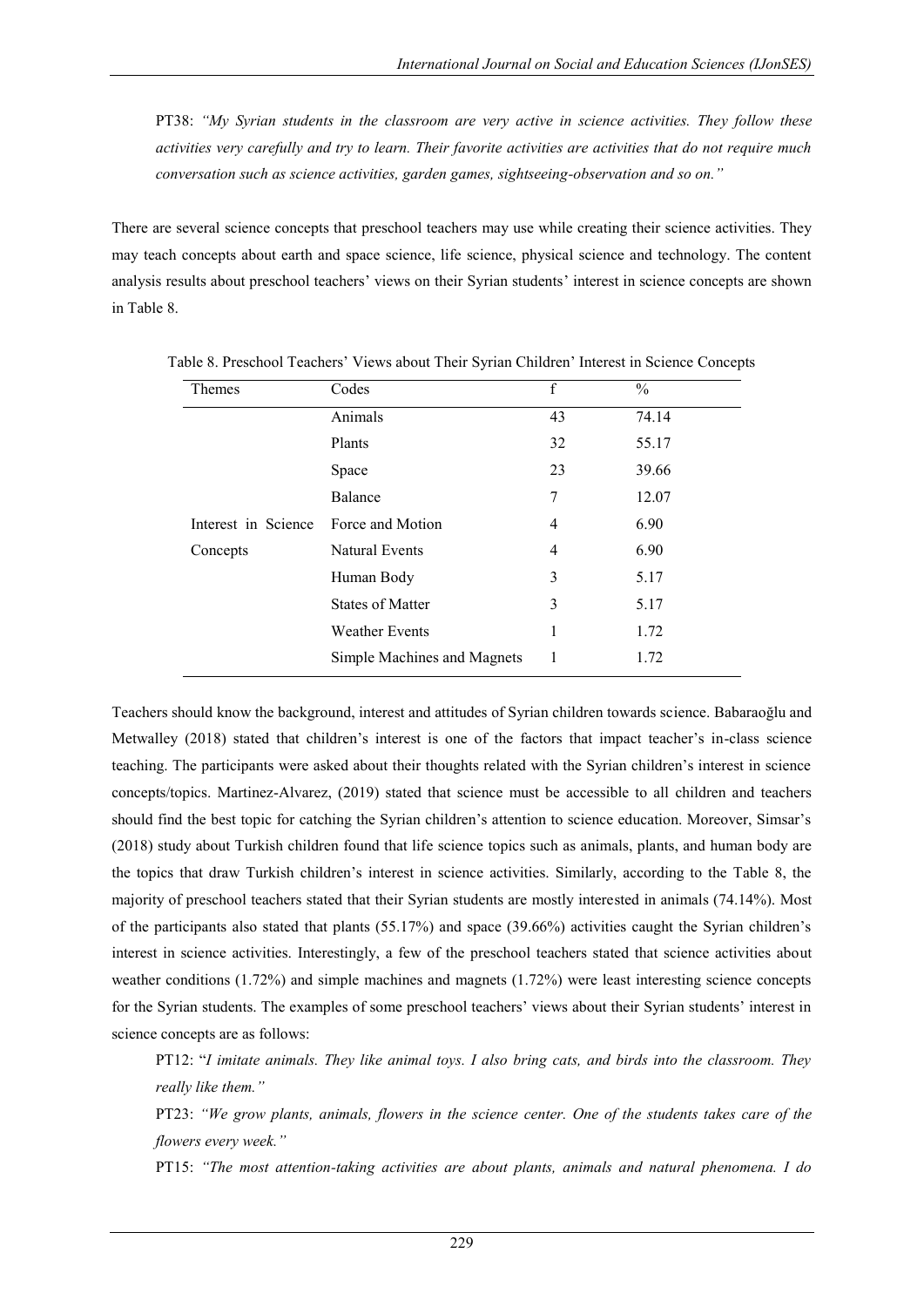*experiments, observations, and get them to play educational games."* 

PT18: *"Space, plants, weather conditions. I do experiment and concept maps during science activities."* 

The preschool teachers' views about Syrian children's language development by using science activities were analyzed, and content analysis and the results are shown in Table 9.

| Science Activities |                                    |                  |       |  |  |
|--------------------|------------------------------------|------------------|-------|--|--|
| Themes             | Codes                              | $\boldsymbol{f}$ | $\%$  |  |  |
|                    | Repeating                          | 15               | 25.86 |  |  |
|                    | Asking Open Ended Questions        | 12               | 20.69 |  |  |
|                    | Stories and Nursery Rhymes         | 12               | 20.69 |  |  |
|                    | Visual Materials                   | 10               | 17.24 |  |  |
|                    | <b>Educational Games</b>           | 8                | 13.79 |  |  |
| Language           | Experiments                        | 6                | 10.34 |  |  |
| Development<br>by  | I can't do anything                | 5                | 8.62  |  |  |
| Science Activities | <b>Translator-Family Support</b>   | 4                | 6.90  |  |  |
|                    | Concepts Maps                      | 4                | 6.90  |  |  |
|                    | Forming Groups for Social Learning | 4                | 6.90  |  |  |
|                    | <b>Active Listening</b>            | 3                | 5.17  |  |  |
|                    | No responses                       | 10               | 17.24 |  |  |

Table 9. Preschool Teachers' Views about Language Development of Their Syrian Children by the Using

Language issues are shown in many studies as the key problem when teachers work with refugee children in early childhood education (Balbağ, et al., 2016; Kardeş & Akman, 2018; Mercan-Uzun & Bütün, 2016; Martinez-Alvarez, 2019; Sarıkaya, 2014, Yalçın, 2017). The preschool teachers were asked about how they help develop language skills of their Syrian students by giving in-class science activities. According to Table 9, most of the preschool teachers stated that they use repetition (25.86%) in science activities for improving their Syrian students' language skills which they mostly stated as one of the most important issues in the classroom. Some of the teachers stated that they use open-ended questions (20.69%), and stories and nursery rhymes (20.69%) about related science concepts for language development. Active listening (5.17%), group-work for social learning (6.90%), and concept maps (6.90%) are other strategies used by preschool teachers. The examples of some preschool teachers' views about improving their Syrian students' language skills by teaching science is as follows:

PT27: *"I try to combine stories and nursery rhymes with concepts taught in science activities."*  PT32: *"I am preparing concept maps for the concept that I will discuss in the science event."*  PT48: *"I am preparing science activities especially on the concepts they know. In this way, I give them* 

The preschool teachers' views about education and/or in-service training support related to science teaching with the Syrian children in class were analyzed with content analysis and the results are shown in Table 10.

*the opportunity to reinforce their previous concepts and learn new concepts."*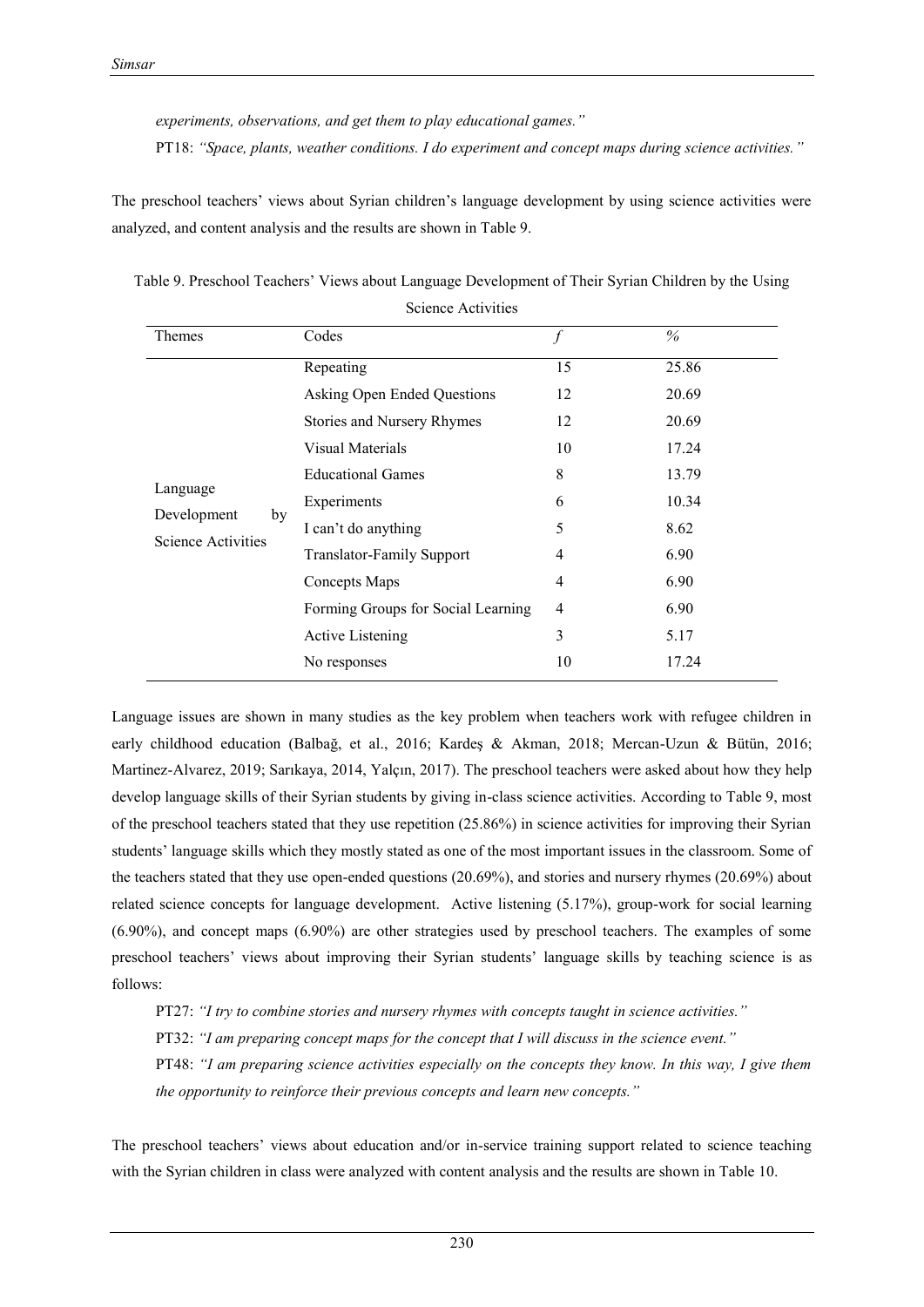| Communication<br>10<br>12.82                                   |  |
|----------------------------------------------------------------|--|
|                                                                |  |
| 9<br>11.54<br>Drama                                            |  |
| 9<br>Science education<br>11.54                                |  |
| 8<br>10.26<br>Language education<br>Education<br>and/or<br>In- |  |
| 5<br>6.41<br>Classroom management<br>service training          |  |
| Child Behavior / Psychology<br>5<br>6.41                       |  |
| 5<br>6.41<br>Play                                              |  |
| Others<br>18<br>23.08                                          |  |
| 9<br>11.54<br>No responses                                     |  |

Table 10. Preschool Teachers' Views about Education And / Or Inservice Training Support for Teaching Science with Their Syrian Children in Classroom

According to the Table 10, preschool teachers need different types of supports for teaching science with their Syrian students in the classroom. Depending on teachers' conditions, some teachers would like to have education or in-service training about communication (12.82%), and some of them needs drama (11.54%) and science education (11.54%). Predictably, some of the preschool teachers thought that if they improve their language teaching skills, they may teach science to the Syrian children more (10.26%). Moreover, classroom management (6.41%), Child Behavior/Psychology (6.41%), and games (6.41%) are other factors that they deemed necessary for teaching science. Classroom management could be selected because of the large number of children in classrooms. Additionally, knowledge of Child Behavior /Psychology is needed if you are working with culturally different groups in your classroom. Mercan-Uzun and Bütün (2016) suggested that teachers and children need to take psychological support due to the hard times during children's' education. The researchers also suggested that educational plans are necessary in order to ensure that children do not encounter negative attitudes in schools.

## **Discussion**

Expectably, language and communication skills were seen one of the biggest problems expressed by preschool teachers when they teach science in classroom with the Syrian refugee children. Wellington and Osborne (2001) stated that language issues in science are not a problem only for bilingual children. It could be the issue for all children to cope with. Frequency of teaching science shows that teachers give less time in teaching science in their classroom, resulting in parallel attributes with previous studies by Tu (2006) and Yılmaz-Tuzun and Topçu (2008). There could be some reasons for not giving more time to teaching science. In the future, the effects of teachers of refugee children on spending time in science should be explored. Science process skills could be improved by giving science activities to Syrian children. These skills are also helpful for improving their learning skills. Teachers stated that more hands-on activities should be performed with the Syrian students because they think that it is one of the science process skills. However, there could be some misconceptions about it. It is one of the learning ways for children (Büyüktaskapu, 2014). However, it guides other teachers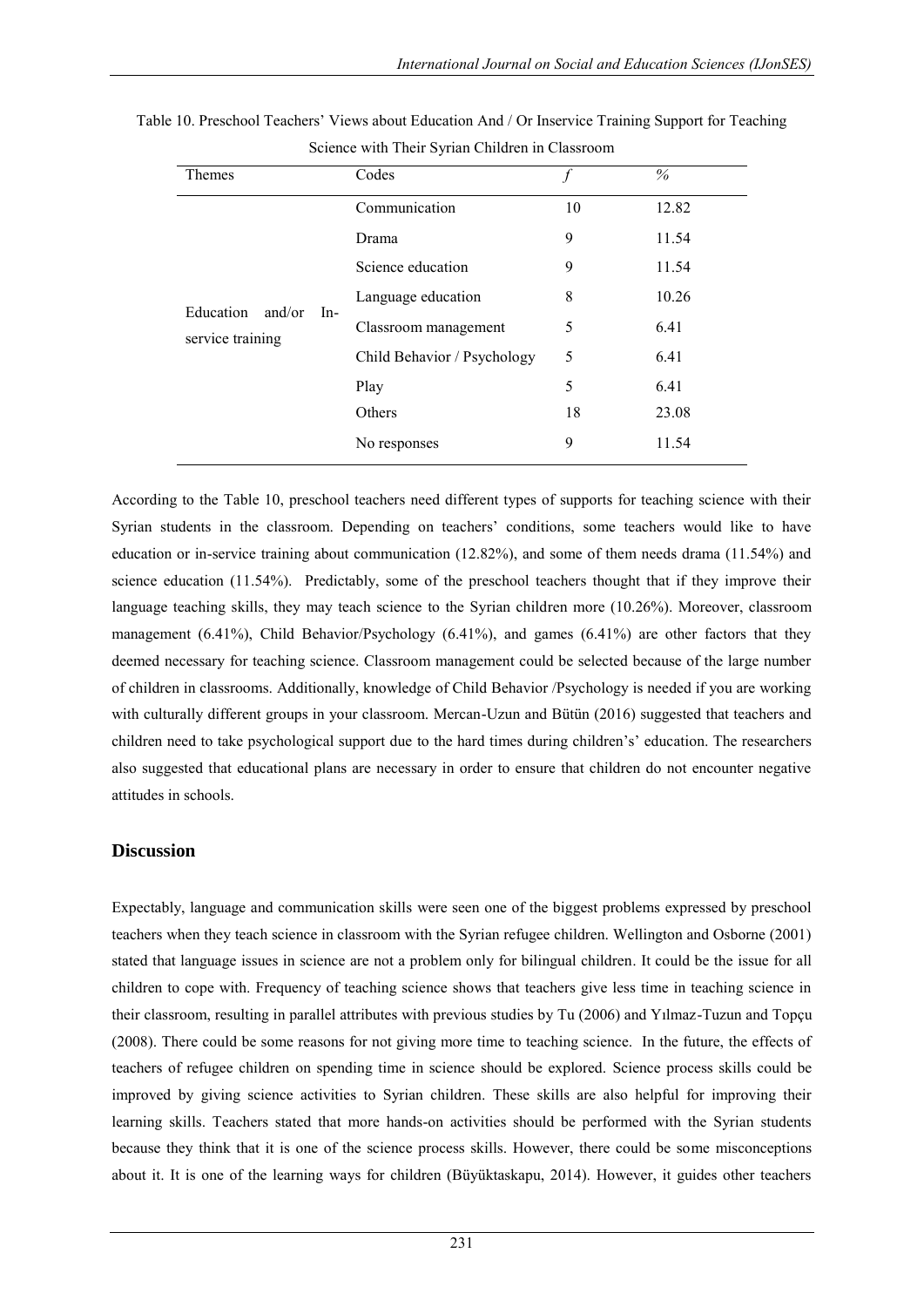with respect to new supporting ways through introducing ideas on how they can do activities for refugee children at school. Likewise, Kalogiannakis, Ampartzaki, Papadakis, and Skaraki (2018) worked with young children to improve their natural science concepts. The researchers stated that children improved their existing knowledge of the planets through hands-on activities about planets. Hands-on activities are also the best way of learning in early childhood education for other children.

Most Syrian refugee children show observation skills more than other skills. Observation is the basic level of science process skills and most of the preschool teachers improve their children's observation skills in Turkey (Dogan & Simsar, 2018). Even if children have not understood the higher level of science process such as inferring, this level could give some information about the skills of Syrian children while teaching science. Moreover, teachers may improve their Syrian children's science concepts and skills by the giving more handson activities in classroom (Dogan & Simsar, 2018). Teachers could use it when they prepare their science projects. For example, one of the teachers stated that "*They can establish a cause and effect relationship through our experimental activities. Therefore, I think they are more successful in inferring skills".*  Consequently, teachers who do not share the same minority language with their Syrian students may still do science activities by becoming aware of their students' skills.

Using techniques is important for a teacher to establish in-class science activities. However, the results show that teachers use experiment, but they give less time on the analogy technique. This could make sense because during analogy, teachers need to make more verbal connection between what they show and what Syrian children understand. There are really hard times to get permission to make a study trip and observation out of school, though it is not about Syrian refugee children. Yet, those children could cause a harder procedure than the others due to strict rules about their safety in Turkey. Teachers stated mostly about issues on communications and language. These results are parallel with the results of previous studies (Emin, 2016; Lee, 2005; Özel, 2017; Rossi, 2008; Tanrıkulu, 2017; Ünsal et al., 2018). Teachers stated that they mostly used the showing and doing technique many times for teaching concepts of science in class. A researcher asserted that what "…teachers need to ask themselves is how they can support bilingual students..." (Unsal et al. 2018, p.338). Teachers stated that Syrian children love science activities and are really interested in them. They also stated that animals and plants are really interesting concepts for them. In this point, Howe (2002) suggested that teachers could bring fish, animals in cages, and plants into the classroom for making it more attractive for children. Moreover, teachers stated that they need some training support for solving communication issues. They also would like to learn how they can understand child behavior or psychology. This is also important for classroom management. If a child shows unexpected behavior in the classroom such as attacks, isolation, and crying, teachers should work on it.

## **Conclusions**

In this study, preschool teachers pointed out some views about what they see in class while doing science activities. They also showed some solutions about teaching science with Syrian children. Teachers stated some of the concepts that Syrian children are interested in and teachers of these children could use them when they are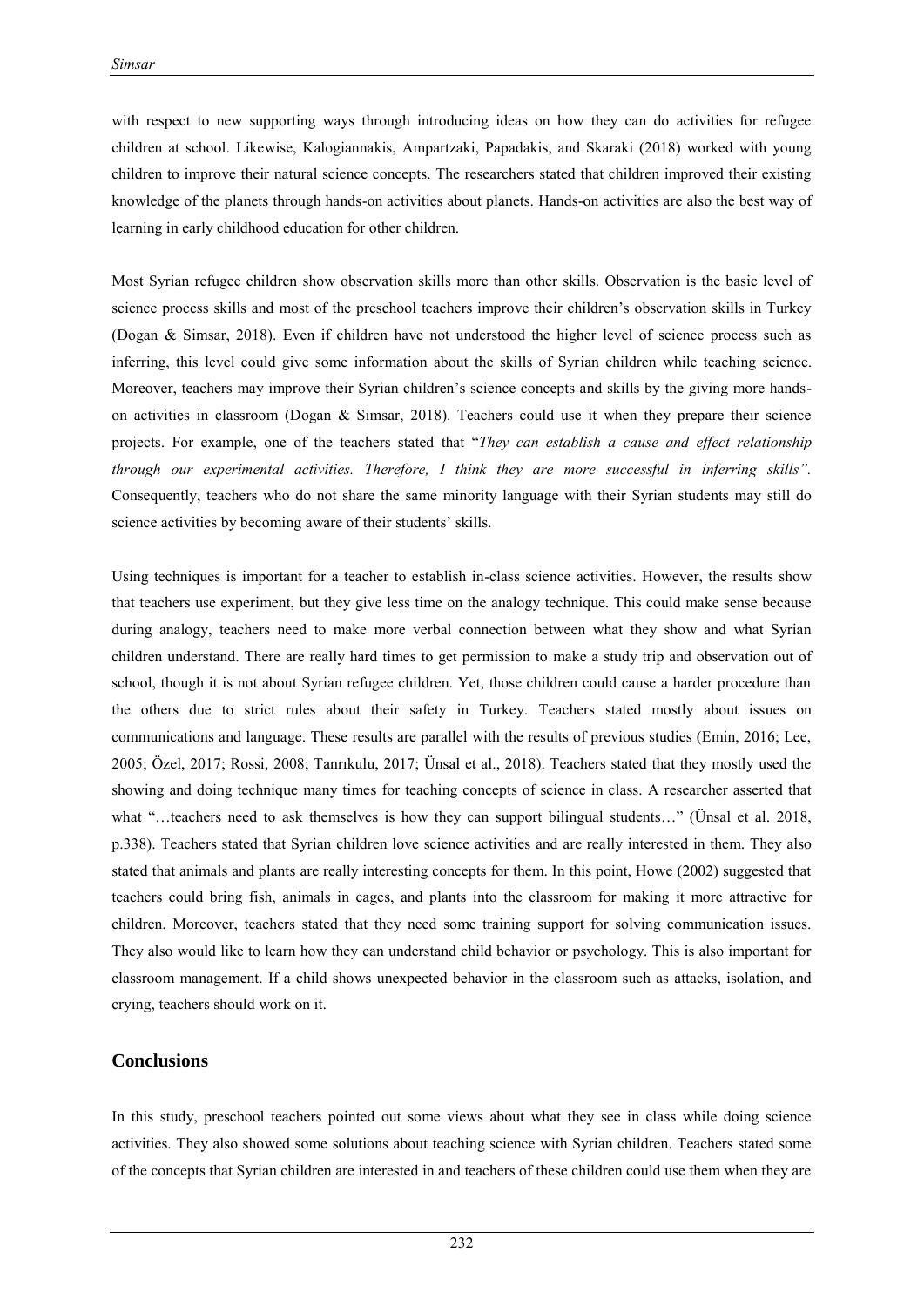looking for the best way to integrate the Syrian refugee children into the classroom environment. Hence, it might constitute a starting point for further research to examine different ways of involving Syrian children into early childhood education in Turkey and other countries where Syrian refugees have migrated.

## **Recommendations**

Moreover, some of the preschool teachers stated that the process was less exhausting when children came to school to learn Turkish in summer. It means it will become a more achievable process when refugee children learn some Turkish and can understand teachers' directions in the education process. Policy makers may pay an attention to this point and could open some summer schools for improving Syrian refugee children's language of host countries. Likewise, it could also be suggested that due to the language barriers of children, Ministry of National Education could create new early childhood education programs for teachers who work in schools where there are many Syrian refugee children. Although each topic (mathematics, science, language-arts, music…etc) is important in early childhood education, teachers should spend more time on language-art topics for preparing Syrian refugee children to elementary education and social life.

The participants also concluded that one of the solutions for teaching science to Syrian children is having a translator in the classroom. Policy makers and school principals could work on this solution and make a plan for giving one translator to each preschool classroom. However, they should be careful while opening this position. PT29 stated that "Translators do not understand science concepts. That is why, they have difficulty explaining some of the scientific concepts to Syrian children in the classroom while I teach." In this case, policymakers and school principals could look for translators who know the language of minority children and have some pedagogical background in early childhood education.

Some of the teachers stated that while teaching science, hands-on activities were more crucial in integrating Syrian children into learning process. Likewise, Badger and Harker (2016) used field trips to make a real connection with school curriculum of rural students. Field trips could be a really good way of practicing with refugee children while teaching science. Visiting the zoo, traveling to a museum, and building blocks with natural materials in the forest or backyard of the schools will help refugee children to get integrated into school life as they will find the opportunity to show their skills to learn without feeling too much language burden.

## **References**

- Aktaş, Y.A. (2002). Okul öncesi dönemde fen eğitiminin amaçları [The aims of science education in pre-school period]. *Child Development and Education Journal*, *1*(6-7), 1-7.
- Babaroğlu, A., & Metwalley, E. O. (2018). Erken çocukluk döneminde fen eğitimine ilişkin okul öncesi öğretmenlerinin görüşleri [Preschool teachers' views on science education in early childhood]. *Hitit University Journal of Social Sciences Institute, 11*(1), 125-148.
- Balbağ, M. Z., Leblebiciler, K., Karaer, G., Sarıkahya, E., & Erkan, Ö. (2016). Türkiye'de fen eğitimi ve öğretimi sorunları [Science education and teaching problems in Turkey]. *Journal of Research in*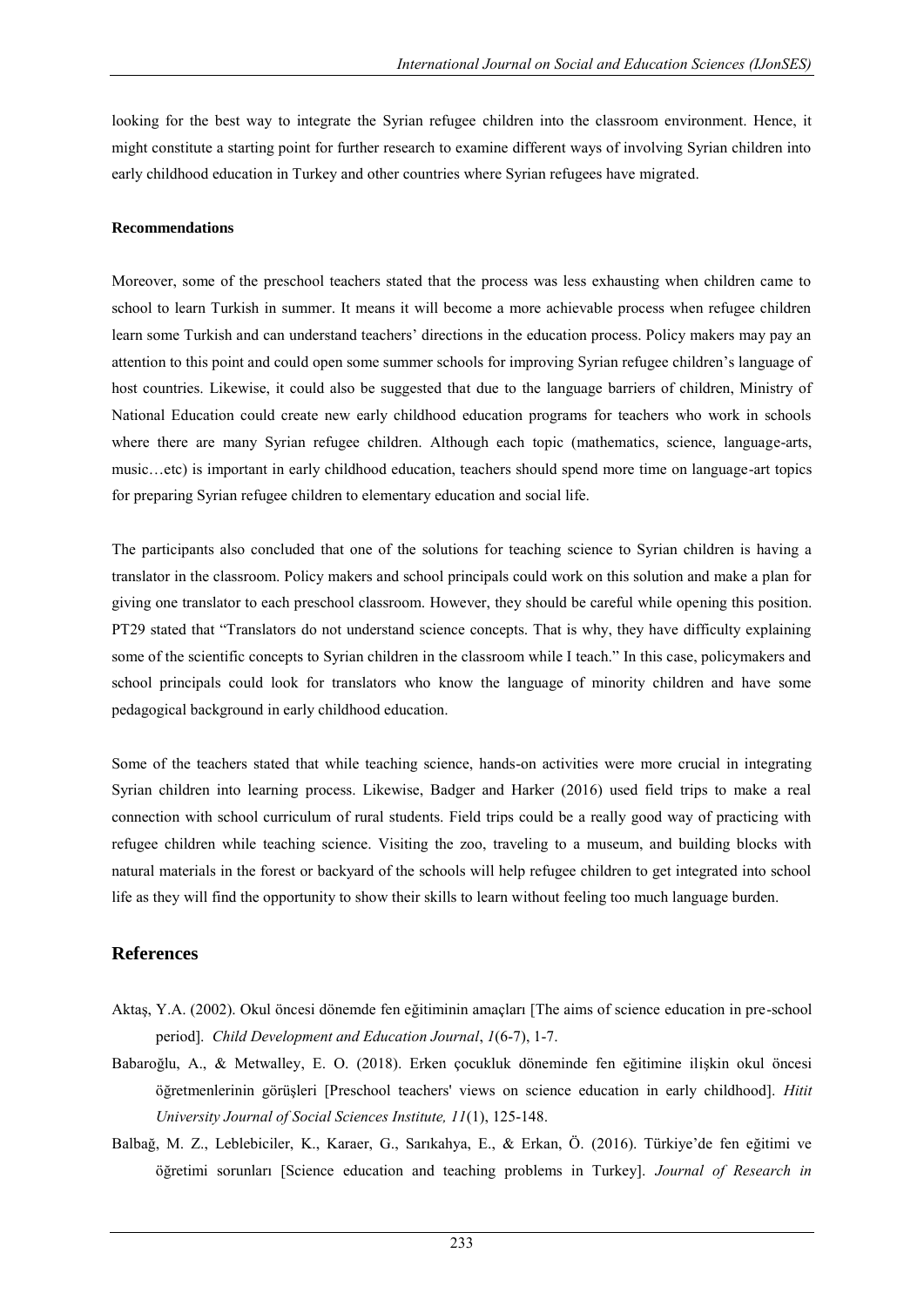*Education and Teaching, 5*(3), 12-23.

- Bowman, B. T., Donovan, S., & Burns, M. S. (2000). *Eager to learn: Educating our preschoolers: Executive Summary*. National Academy Press.
- Boyden, J., Berry, J. Feeny, T., & Hart, J. (2002). *Children affected by armed conflict in South Asia*: A review of trends and issues identified through secondary research. Unicef Regional Office of South Asia.
- Büyüktaşkapu, S. (2014). Bilimsel Süreç Becerileri [Science Process Skills]. In B. Akman, G. U. Balat, & T. Güler, (Eds.), *Okul ncesi d nemde fen e itimi* [Science in Early Childhood Education ](4th ed. Pp. 19- 59). Ankara: Pegem A Akademi.
- Carrier, S.J. (2013). Elementary *preservice teachers' science vocabulary: Knowledge and application*, *Journal of Science Teacher Education*, 24(2), 405-425. https://doi.org/10.1007/s10972-012-9270-7
- Ceyhan, M. A. & Koçbaş, D. (2011). Göç ve çok dillilik bağlamında okullarda okuryazarlık edinimi*. LAS projesi Türkiye raporu* [*Literacy acquisition in schools in the context of immigration and multilingualism. LAS project report on Turkey]*, İstanbul. Retrieved on October 2019 from https://www.unipotsdam.de/fileadmin01/projects/daf/LAS\_AyanCeyhan\_Ko%C3%A7bas.pdf.
- Crépeau, F. (2013). *The rights of all children in the context of international migration*, International Organization for Migration (IOM). Retrieved on August 2019 from http://publications.iom.int/system/files/pdf/children\_on\_the\_move\_15may.pdf.
- Creswell, J. W. (2007). *Qualitative inquiry & research design: Choosing among five approaches* (2nd edition). Thousand Oaks, CA: Sage.
- Dogan, Y. & Simsar, A. (2018). Preschool teachers' views on science education, the methods they use, science activities, and the problems they face. *International Journal of Progressive Education, 14*(5), 57-76.
- Dreyden-Peterson, S. (2011). Refugee education: A global review, UNHCR policy development and evaluation service, Geneva. Retrieved on October 2019, from http://www.unhcr.org/4fe317589.html.
- Eisenhardt, K. M. (1989). "Building theories from case study research". *Academy of management Review, 14*(4), 532-550
- El Takach, S., & Al Tobi, A. (2021). Teachers and students' perceptions of science and scientists: A comparative study. *International Journal on Social and Education Sciences (IJonSES), 3*(1), 126-160.
- Emin, M.N. (2016). Türkiye'deki Suriyeli çocukların eğitimi: Temel eğitim politikaları [Syrian children's education in Turkey: basic education policies]. SETA,153, Retrieved on August 2019, from www.setav.org.
- Gollnick, D. & Chinn, P. (1990). *Multicultural education in a pluralistic society* (3rd ed.). New York: Macmillan.
- Güven, G., Azkeskin, K.E., & Yılmaz, E. (Ekim, 2018). Okul öncesi eğitim alan Suriyeli mülteci çocukların eğitiminde yaşanan sorunlara ilişkin öğretmen görüşlerinin incelenmesi [Examination of teachers' views on the problems experienced in the education of Syrian refugee children receiving pre-school education]. *Uluslararası IV. Çocuk Gelişimi Kongresi*, Ankara, Türkiye.
- Howe, A. C. (2002). *Engaging children in science.* Upper Saddle River, N.J.: Merrill Prentice Hall.
- Jones, J., & Courtney, R. (2002). Documenting early science learning. *Young Children,* 57(5), 34–40.
- Karadağ, Ö., & Altıntaș, K. H. (2010). Refugees and health. *TAF Preventive Medicine Bulletin*,*9*(1), 55-62.
- Kardeş, S., & Akman, B. (2018). Suriyeli sığınmacıların eğitimine yönelik öğretmen görüşleri [Teachers' views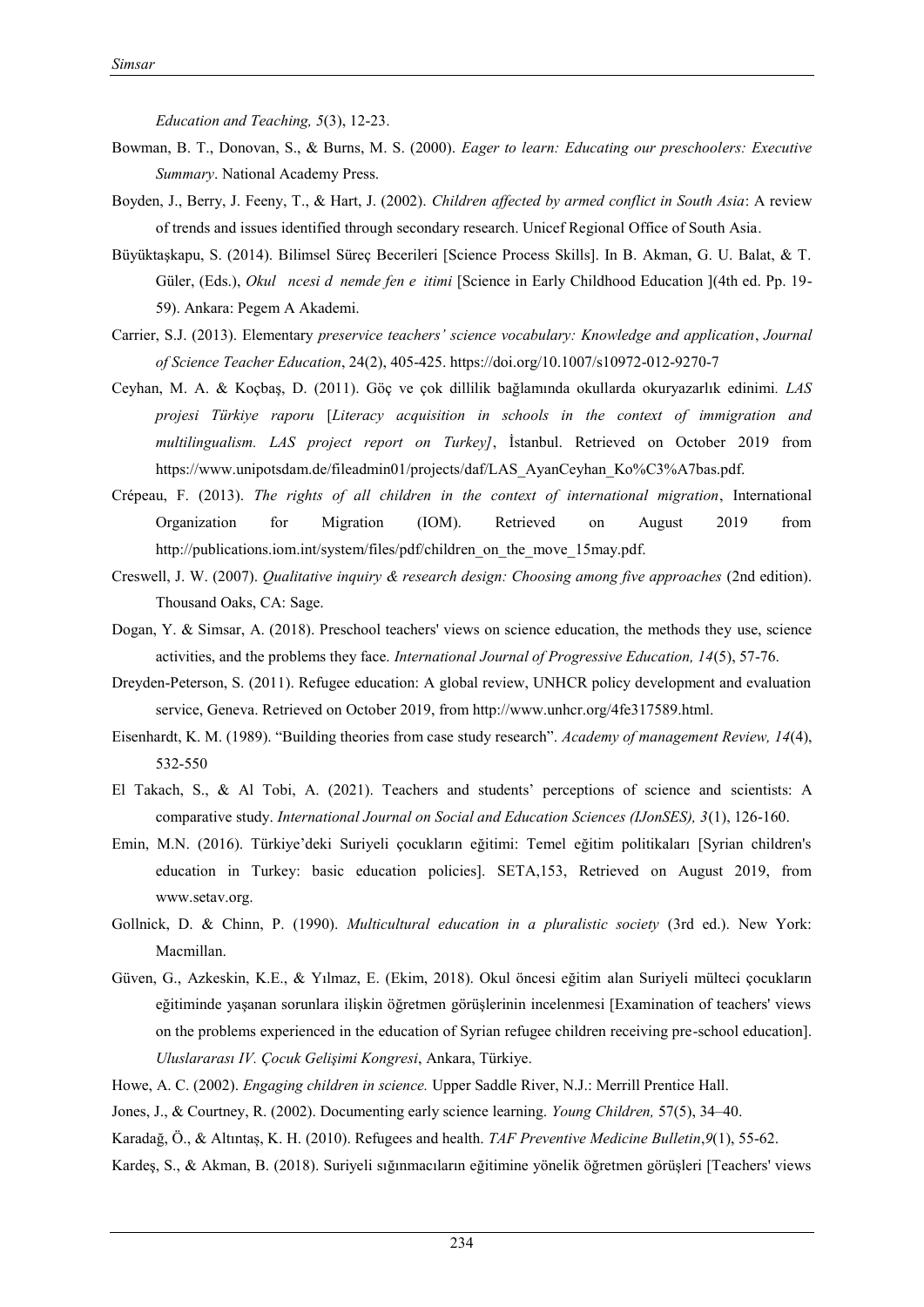on the education of Syrian refugees]. *Elementary Education Online*, *17*(3), 1224-1237.

- Lee, O. (2005). Science education with English language learners: Synthesis and research agenda. Review of Educational Research, 75, 491–530. https://doi.org/10.3102/00346543075004491
- Leung, L. (2015). Validity, reliability, and generalizability in qualitative research. *Journal of family medicine and primary care* 4(3), 324-327. https://doi.org/10.4103/2249-4863.161306
- Lind, K. K. (2000)*. Exploring science in early childhood education*. (3rd ed.). Albany, NY: Delmar.
- Martínez-Álvarez, P. (2019). What counts as science? Expansive learning actions for teaching and learning science with bilingual children. *Cultural Studies of Science Education, 14,* 799–837.
- McAlister, A. M., Lee, D. M., Ehlert, K. M., Kajfez, R. L., Faber, C. J., & Kennedy, M. S. (2017). Qualitative coding: An approach to assess inter-rater reliability. In *ASEE Annual Conference & Exposition, Columbus, Ohio. https://peer. asee. org/28777*.
- McNew-Birren, J. & Gaul-Stout, J. (2019). Reframing understandings of cultural influences on learning science. *Cultural Studies of Science Education, 14*, 617–620. DOI:10.1007/s11422-018-9883-z
- Mercan-Uzun, E, & Bütün, E. (2016). Okul öncesi eğitim kurumlarındaki suriyeli sığınmacı çocukların karşılaştıkları sorunlar hakkında öğretmen görüşleri [Teachers' views on the problems faced by Syrian refugee children in preschool education institutions]. *International Early Childhood Education Studies, 1*(1), 72-83. Retrieved in September 2019, from http://ijeces.hku.edu.tr/tr/issue/22947/175325.
- Miles, M. B., & Huberman, A. M. (1994). *Qualitative data analysis: An expanded sourcebook*  (Second Ed.). Sage Publications.
- Oh, S. A., & Van Der Stouwe, M. (2008). Education, diversity, and inclusion in Burmese refugee camps in Thailand. *Comparative Education Review*, *52*(4), 589-617. https://doi.org/10.1086/591299
- Oikonomidoy, E. 2010. Zooming into the school narratives of refugee students. *Multicultural Perspectives*, *12*(2), s.74–80. https://doi.org/10.1080/15210960.2010.481186
- Özel, S.Y. (2017). *Examination of Preschool Students' Musical Skills and Applied Music Education-Instruction*. (Unpublished Master Thesis). Haliç University, Social Sciences Institute.
- Özer, Y. Y., Komsuoğlu, A. & Ateşok, Z. Ö., (2016). Türkiye'deki Suriyeli çocukların eğitimi: Sorunlar ve çözüm önerileri [Syrian children's education in Turkey: Problems and solutions]. *Journal of Academic Social Research*, *4*(37), 76-110. https://doi.org/10.16992/ASOS.11696
- Rossi, A. (2008). The impact of migration on children in developing countries. *Youth migration conference.*  Bellagio: İtalya. Retrieved on October 2019, from, https://globalnetwork.princeton.edu/bellagio/Rossi.pdf
- Safaah, E. S., Muslim, M., & Liliawati, W. (2017, September). Teaching science process skills by using the 5 stage learning cycle in junior high school. *In Journal of Physics: Conference Series, 895*(1), p.1-6.
- Sarıkaya, H.S. (2014). Belçika flaman bölgesi eğitim sisteminde Türk kökenli çocukların yaşadığı temel eğitim sorunlarının incelenmesi [Examination of the basic education problems experienced by children of Turkish origin in the Belgium Flemish region education system]*. Journal of Academic Social Research*, 8, 246-260. https://doi.org/10.16992/ASOS.426
- Simsar, A. (2018). Early childhood Turkish children's attitudes toward science. *International Journal of Progressive Education*, *14*(3), 113-122. https://doi.org/10.29329/ijpe.2018.146.8
- Simsar, A. (2020). Okul öncesi öğretmenleri ve öğretmen adaylarının çok kültürlü eğitime yönelik yeterlikleri